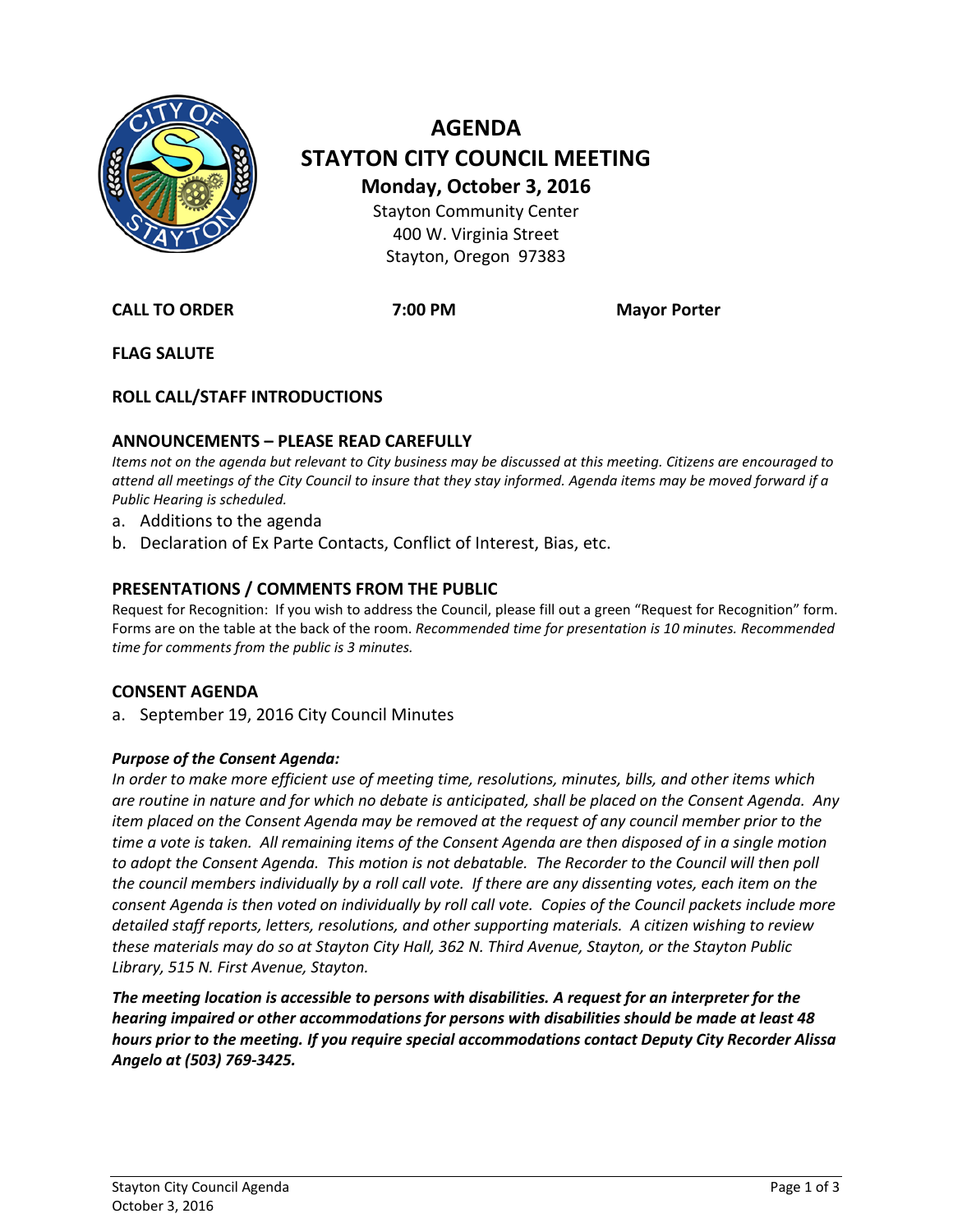#### **PUBLIC HEARING**

#### **UNFINISHED BUSINESS**

**Consideration of Adoption of a Property Maintenance Code Informational**

- a. Staff Report Dan Fleishman
- b. Council Deliberation
- c. Council Decision

#### **NEW BUSINESS Criteria for Approval of Applications for Official Zone Map Amendments Informational** a. Staff Report – Dan Fleishman

- b. Council Deliberation
- c. Council Decision

#### **STAFF/COMMISSION REPORTS – None**

#### **PRESENTATIONS/COMMENTS FROM THE PUBLIC**

*Recommended time for presentations is 10 minutes. Recommended time for comments from the public is 3 minutes.*

#### **BUSINESS FROM THE CITY ADMINISTRATOR**

**BUSINESS FROM THE MAYOR**

#### **BUSINESS FROM THE COUNCIL**

#### **FUTURE AGENDA ITEMS – Monday, October 17, 2016**

- a. Cost and Revenue Alternatives
- b. Financial Policies

#### **ADJOURN**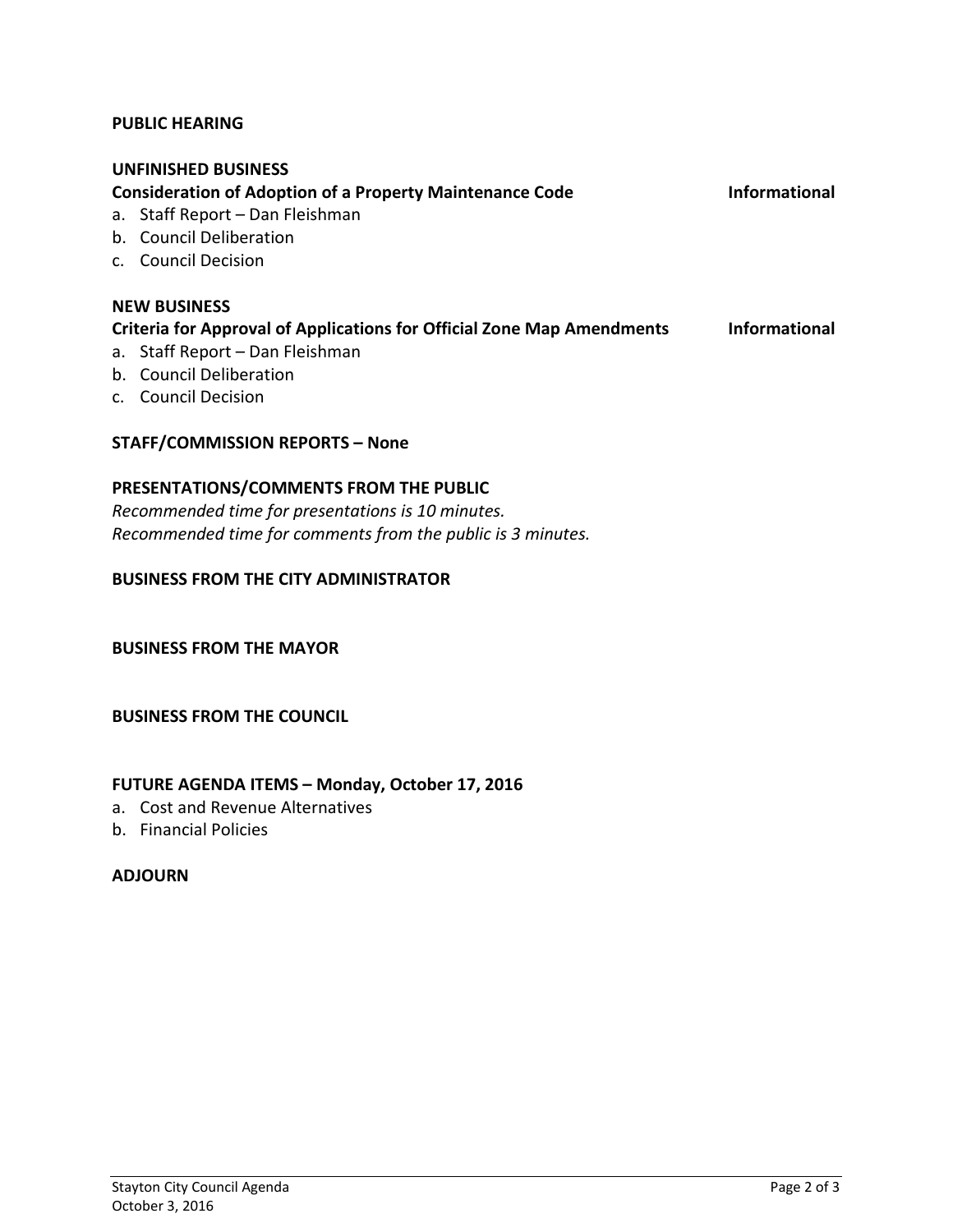# **CALENDAR OF EVENTS**

| OCTOBER 2016         |             |                                                                  |           |                              |
|----------------------|-------------|------------------------------------------------------------------|-----------|------------------------------|
| Monday               | October 3   | <b>City Council</b>                                              | 7:00 p.m. | Community Center (north end) |
| Tuesday              | October 4   | Parks & Recreation Board                                         | 6:30 p.m. | E.G. Siegmund Meeting Room   |
| Tuesday              | October 11  | <b>Commissioner's Breakfast</b>                                  | 7:30 a.m. | Covered Bridge Café          |
| Friday               | October 14  | <b>Community Leaders Meeting</b>                                 | 7:30 a.m. | Covered Bridge Café          |
| Monday               | October 17  | <b>City Council</b>                                              | 7:00 p.m. | Community Center (north end) |
| Wednesday            | October 19  | <b>Library Board</b>                                             | Cancelled |                              |
| Monday               | October 31  | <b>Planning Commission</b>                                       | 7:00 p.m. | Community Center (north end) |
| <b>NOVEMBER 2016</b> |             |                                                                  |           |                              |
| Tuesday              | November 1  | Parks & Recreation Board                                         | 6:30 p.m. | E.G. Siegmund Meeting Room   |
| Monday               | November 7  | <b>City Council</b>                                              | 7:00 p.m. | Community Center (north end) |
| Tuesday              | November 8  | <b>Commissioner's Breakfast</b>                                  | 7:30 a.m. | Covered Bridge Café          |
| Friday               | November 11 | CITY OFFICES CLOSED IN OBSERVANCE OF VETERANS DAY                |           |                              |
| Wednesday            | November 16 | Library Board                                                    | 6:00 p.m. | E.G. Siegmund Meeting Room   |
| Monday               | November 21 | City Council                                                     | 7:00 p.m. | Community Center (north end) |
| Thursday             | November 24 | CITY OFFICES CLOSED IN OBSERVANCE OF THANKSGIVING HOLIDAY        |           |                              |
| Friday               | November 25 |                                                                  |           |                              |
| Monday               | November 28 | <b>Planning Commission</b>                                       | 7:00 p.m. | Community Center (north end) |
| <b>DECEMBER 2016</b> |             |                                                                  |           |                              |
| Monday               | December 5  | <b>City Council</b>                                              | 7:00 p.m. | Community Center (north end) |
| Tuesday              | December 6  | Parks & Recreation Board                                         | 6:30 p.m. | E.G. Siegmund Meeting Room   |
| Friday               | December 9  | <b>Community Leaders</b>                                         | 7:30 a.m. | Covered Bridge Café          |
| Tuesday              | December 13 | <b>Commissioner's Breakfast</b>                                  | 7:30 a.m. | Covered Bridge Café          |
| Monday               | December 19 | <b>City Council</b>                                              | 7:00 p.m. | Community Center (north end) |
| Wednesday            | December 21 | Library Board                                                    | 6:00 p.m. | E.G. Siegmund Meeting Room   |
| Monday               | December 26 | CITY OFFICES CLOSED IN OBSERVANCE OF CHRISTMAS HOLIDAY           |           |                              |
| JANUARY 2017         |             |                                                                  |           |                              |
| Monday               | January 2   | CITY OFFICES CLOSED IN OBSERVANCE OF NEW YEARS DAY HOLIDAY       |           |                              |
| Tuesday              | January 3   | <b>City Council</b>                                              | 7:00 p.m. | Community Center (north end) |
| Tuesday              | January 3   | Parks & Recreation Board                                         | 6:30 p.m. | E.G. Siegmund Meeting Room   |
| Tuesday              | January 10  | Commissioner's Breakfast                                         | 7:30 a.m. | Covered Bridge Café          |
| Friday               | January 13  | <b>Community Leaders</b>                                         | 7:30 a.m. | Covered Bridge Café          |
| Monday               | January 16  | CITY OFFICES CLOSED IN OBSERVANCE OF MARTIN LUTHER KING, JR. DAY |           |                              |
| Tuesday              | January 17  | <b>City Council</b>                                              | 7:00 p.m. | Community Center (north end) |
| Wednesday            | January 18  | Library Board                                                    | 6:00 p.m. | E.G. Siegmund Meeting Room   |
| Monday               | January 30  | <b>Planning Commission</b>                                       | 7:00 p.m. | Community Center (north end) |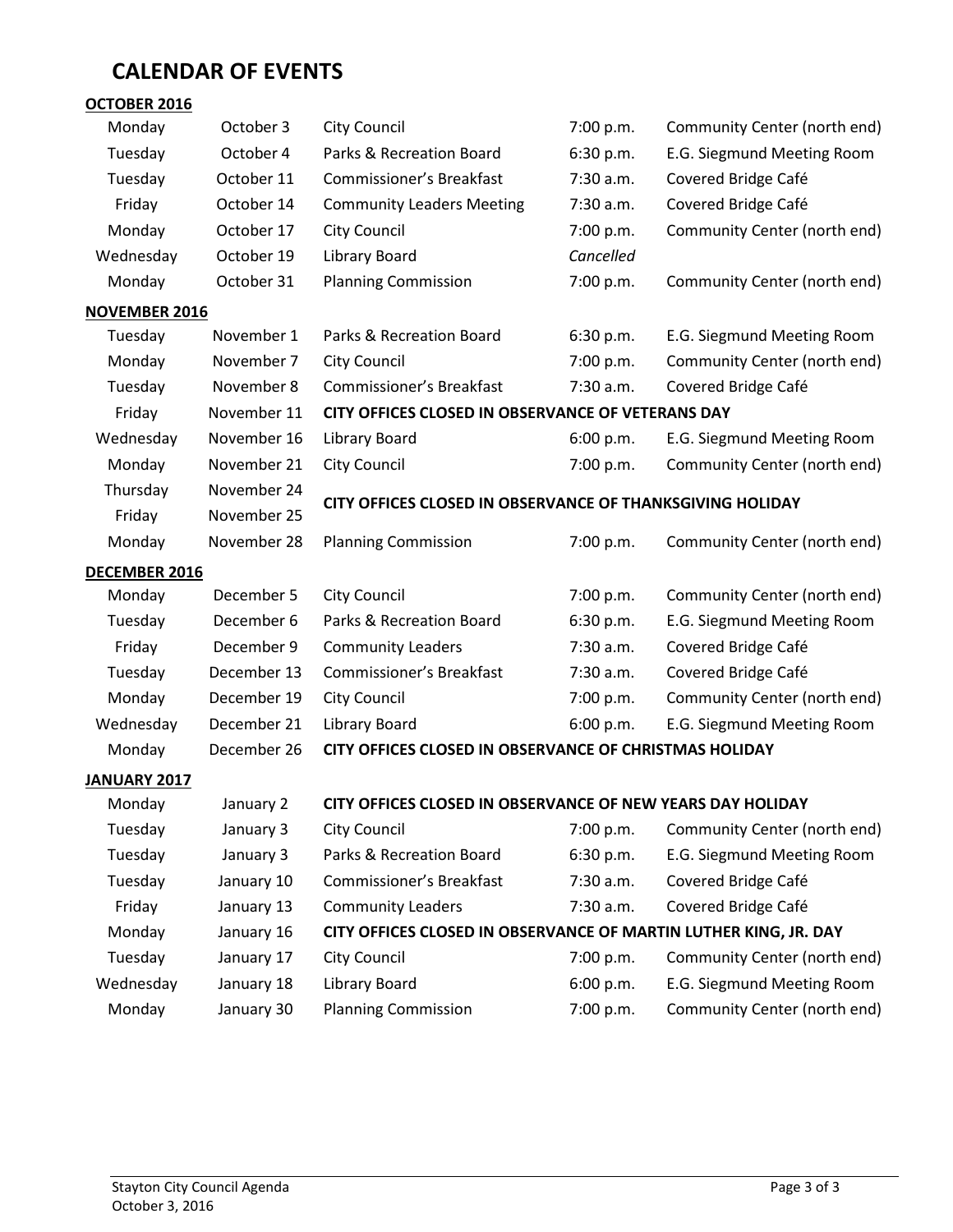#### **City of Stayton City Council Meeting Action Minutes September 19, 2016**

## **LOCATION:** STAYTON COMMUNITY CENTER, 400 W. VIRGINIA STREET, STAYTON

**Time Start:** 7:00 P.M. **Time End:** 9:15 P.M.

#### **COUNCIL MEETING ATTENDANCE LOG**

| <b>COUNCIL</b>                       | <b>STAYTON STAFF</b>                              |
|--------------------------------------|---------------------------------------------------|
| <b>Mayor Henry Porter</b>            | Alissa Angelo, Deputy City Recorder               |
| <b>Councilor Priscilla Glidewell</b> | Keith Campbell, City Administrator                |
| <b>Councilor Ralph Lewis</b>         | Dan Fleishman, Director of Planning & Development |
| <b>Councilor Jennifer Niegel</b>     | Rich Sebens, Police Chief                         |
| <b>Councilor Brian Quigley</b>       | Andy Parks, Finance Consultant                    |
| Councilor Joe Usselman               | Lance Ludwick, Public Works Director              |
|                                      | Janna Moser, Library Director                     |
|                                      | Wallace Lien, Special Counsel Land Use            |

| <b>AGENDA</b>                                                                                 | <b>ACTIONS</b>                                                                                                                                                                                                                                                          |
|-----------------------------------------------------------------------------------------------|-------------------------------------------------------------------------------------------------------------------------------------------------------------------------------------------------------------------------------------------------------------------------|
| <b>REGULAR MEETING</b>                                                                        |                                                                                                                                                                                                                                                                         |
| <b>Announcements</b>                                                                          |                                                                                                                                                                                                                                                                         |
| a. Additions to the Agenda                                                                    | None.                                                                                                                                                                                                                                                                   |
| Declaration of Ex Parte Contacts, Conflict of Interest, Bias, etc.                            | None.                                                                                                                                                                                                                                                                   |
| <b>Presentations / Comments from the Public</b>                                               |                                                                                                                                                                                                                                                                         |
| Donna Davis, 1881 Westminster Place<br>a.                                                     | Ms. Davis is experiencing issue with a neighbor<br>who she feels is harassing her with a drone. She<br>would like to see an ordinance adopted to regulate<br>drones. Mr. Campbell and Chief Sebens responded<br>with research they have done on this subject.           |
| b. Judy Skinner, 610 E. Cedar Street                                                          | Ms. Skinner spoke in opposition to the 72 hour<br>parking rule; feels it should be a longer period of<br>time.                                                                                                                                                          |
| Dan Morgan, 2195 Cardinal Avenue<br>c.                                                        | Mr. Morgan provided a handout and spoke about<br>weed issues. He proposed an idea he has seen in<br>Castle Rock, Washington called "America in<br>Bloom." Mr. Campbell and Mr. Fleishman both<br>offered responses.<br>Wendy Stone (525 Myrtle Street) also pointed out |
|                                                                                               | the State has a noxious weeds program.                                                                                                                                                                                                                                  |
| <b>Consent Agenda</b>                                                                         |                                                                                                                                                                                                                                                                         |
| August 15, 2016 City Council Minutes<br>а.<br>City Administrator's Employment Agreement<br>b. | Motion from Councilor Quigley, seconded by<br>Councilor Niegel, to accept the consent agenda.<br>Motion passed 5:0.                                                                                                                                                     |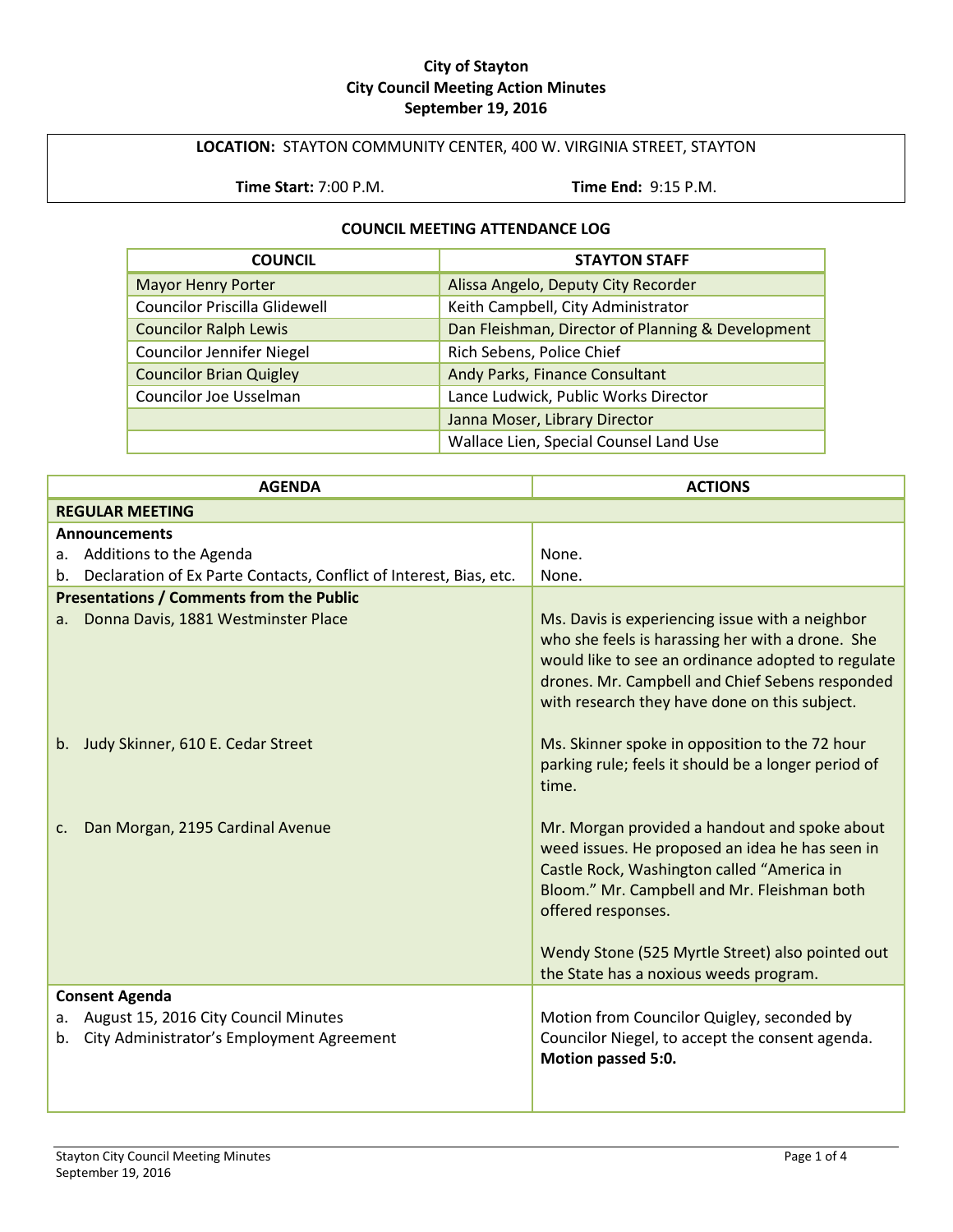| <b>Public Hearing</b>                                                                                                           |                                                                                                                                                                                                                                                                                        |
|---------------------------------------------------------------------------------------------------------------------------------|----------------------------------------------------------------------------------------------------------------------------------------------------------------------------------------------------------------------------------------------------------------------------------------|
| Resolution No. 949, Rate Increase for Solid Waste Management<br>a. Staff Report - Keith Campbell                                | Mayor Porter read the opening statement.                                                                                                                                                                                                                                               |
|                                                                                                                                 | Mr. Campbell reviewed the staff report.                                                                                                                                                                                                                                                |
| <b>Open Public Hearing</b><br>b.                                                                                                | Mayor Porter opened the hearing at 7:33 p.m.                                                                                                                                                                                                                                           |
| <b>Public Hearing</b><br>c.                                                                                                     | Matt Cofer of Republic Services spoke on the<br>proposed rate increase. This is a Marion County<br>increase being passed through to rate payers.                                                                                                                                       |
|                                                                                                                                 | Discussion of last bid process completed for the<br>solid waste franchise. Mr. Campbell spoke about<br>the known history of Stayton's solid waste<br>franchise.                                                                                                                        |
|                                                                                                                                 | Judy Skinner (610 E. Cedar) feels the addition of<br>food waste should have been included in the<br>proposal.                                                                                                                                                                          |
|                                                                                                                                 | Brian May of Marion County Public Works spoke<br>about the reason behind the \$20 per ton increase.                                                                                                                                                                                    |
|                                                                                                                                 | Donna Davis (1881 Westminster Place) opposes<br>the rate increase as she is on a fixed income. There<br>was further discussion of garbage pick-up options.                                                                                                                             |
| <b>Close Public Hearing</b><br>d.                                                                                               | Mayor Porter closed the hearing at 7:55 p.m.                                                                                                                                                                                                                                           |
| <b>Council Deliberation</b><br>e.                                                                                               | No further discussion.                                                                                                                                                                                                                                                                 |
| <b>Council Decision on Resolution No. 949</b><br>f.                                                                             | Motion from Councilor Quigley, seconded by<br>Councilor Lewis, to approve Resolution No. 949.<br><b>Motion passed 5:0.</b>                                                                                                                                                             |
| <b>Unfinished Business</b><br>Ordinance No. 997, Zone Map Amendment for 1510 E. Santiam<br><b>Street</b>                        |                                                                                                                                                                                                                                                                                        |
| Staff Report - Dan Fleishman<br>а.<br><b>Council Deliberation</b><br>b.<br><b>Council Decision</b><br>C.                        | Mr. Fleishman reviewed the staff report.<br>Discussion of changes made to the Ordinance.<br>Motion from Councilor Niegel, seconded by<br>Councilor Lewis, to approve the second<br>consideration of Ordinance No. 997. Motion<br>passed 3:1 (Glidewell opposed, Quigley<br>abstained). |
| <b>New Business</b>                                                                                                             |                                                                                                                                                                                                                                                                                        |
| <b>Resolution No. 950, a Resolution Setting Forth Stayton's</b><br><b>Commitment to Put Healthy Options within Reach of All</b> |                                                                                                                                                                                                                                                                                        |
| <b>Residents</b>                                                                                                                |                                                                                                                                                                                                                                                                                        |
| Staff Report - Keith Campbell<br>а.<br>b. Council Deliberation                                                                  | Mr. Campbell reviewed the staff report.<br>Councilor Glidewell spoke about why she'd like to                                                                                                                                                                                           |
|                                                                                                                                 | see the City pursue becoming a HEAL city.                                                                                                                                                                                                                                              |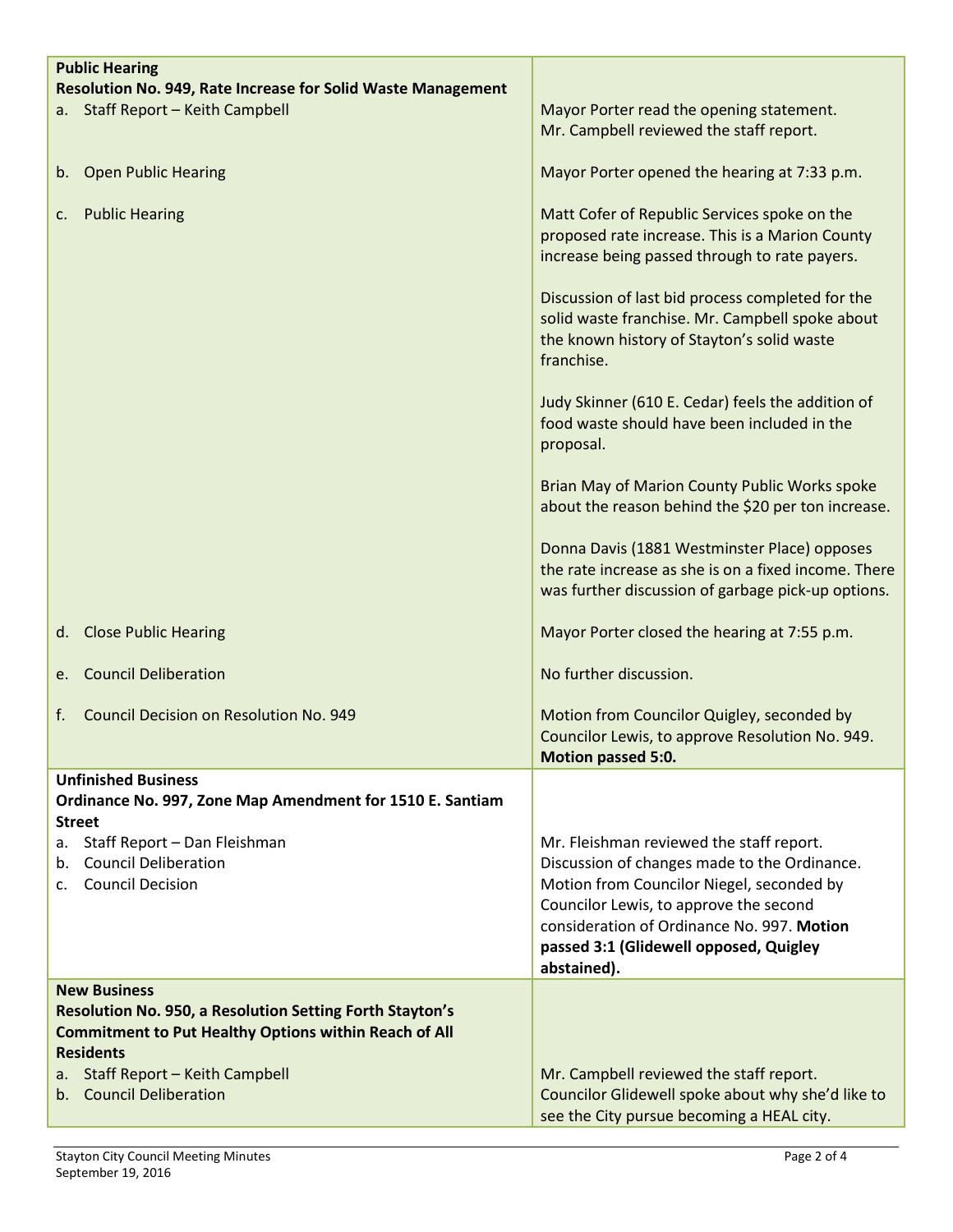|                                                                      | Donna Davis (1881 Westminster Place) spoke in                                                                                                                                                                                      |
|----------------------------------------------------------------------|------------------------------------------------------------------------------------------------------------------------------------------------------------------------------------------------------------------------------------|
|                                                                      | favor of the resolution.                                                                                                                                                                                                           |
| <b>Council Decision</b><br>$\mathsf{C}$ .                            | Motion from Councilor Niegel, seconded by<br>Councilor Usselman, to approve Resolution No.<br>950.                                                                                                                                 |
|                                                                      | <b>Council Discussion</b><br>Councilor Quigley expressed concern of the City<br>being forced to adopt certain policies. Mr.<br>Campbell responded that those requirements have<br>been removed from the resolution.                |
|                                                                      | Motion passed 5:0.                                                                                                                                                                                                                 |
| <b>Community Grant Applications</b>                                  |                                                                                                                                                                                                                                    |
| a. Staff Report - Keith Campbell                                     | Mr. Campbell reviewed the staff report. He also<br>declared a potential conflict because his wife is a<br>board member of the Stayton Elementary PTC.                                                                              |
| <b>Council Deliberation</b><br>b.                                    | Councilor Glidewell inquired if the City is provided<br>with any information from of how funds were used<br>by past organizations awarded a grant. Mr.<br>Campbell stated there is no requirement for an<br>organization to do so. |
|                                                                      | Wendy Stone of the Santiam Heritage Foundation<br>offered to provide an update on how they used<br>the funds last year.                                                                                                            |
| <b>Council Decision</b><br>$\mathsf{C}$ .                            | Motion from Councilor Niegel, seconded by<br>Councilor Glidewell, to award the Community<br>Grant applicants their requested amounts. Motion<br>passed 5:0.                                                                        |
| Ordinance No. 999, Amending SMC Chapter 10.12 "Stopping,             |                                                                                                                                                                                                                                    |
| <b>Standing, and Parking"</b><br>a. Staff Report - Chief Rich Sebens | Chief Sebens reviewed the staff report and why<br>this issue is coming before the Council.                                                                                                                                         |
|                                                                      |                                                                                                                                                                                                                                    |
| <b>Council Deliberation</b><br>b.                                    | Further discussion on the 72 hour parking rule,<br>abandoned vehicles, discarded vehicles, and<br>enforcement frequency.                                                                                                           |
|                                                                      | Tom Petersen (2190 Cardinal Avenue) raised a<br>concern about a vehicle that has not moved from<br>the street for over two weeks.                                                                                                  |
| <b>Council Decision</b><br>$\mathsf{C}$ .                            | Motion from Councilor Quigley, seconded by<br>Councilor Lewis, to approve Ordinance No. 999 as<br>presented. Motion passed 5:0.                                                                                                    |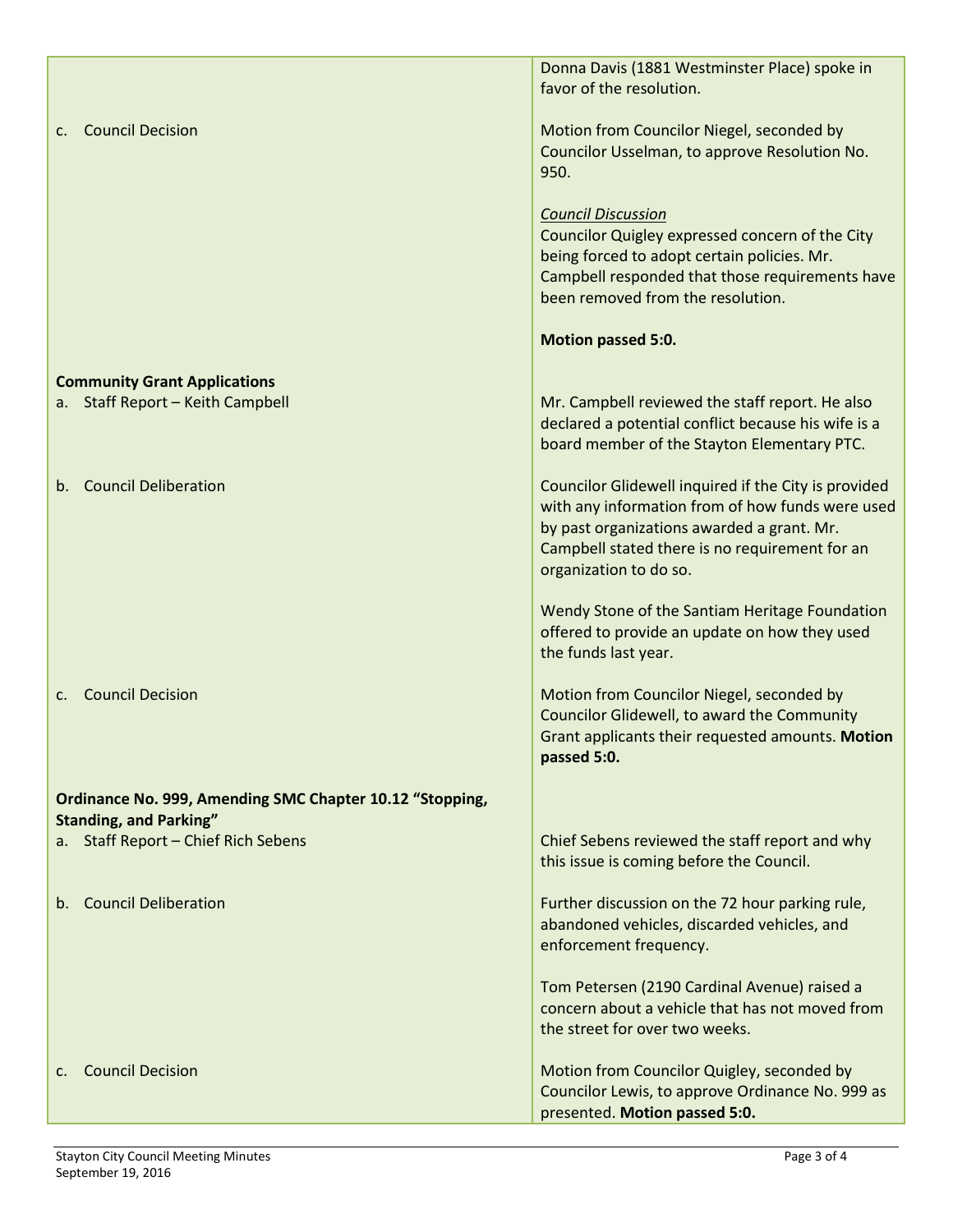| <b>Comprehensive Fiscal Policies</b>                          | Mr. Parks presented draft fiscal policies. He      |
|---------------------------------------------------------------|----------------------------------------------------|
| a. Staff Report - Andy Parks                                  | reviewed a presentation with the Council on fiscal |
|                                                               | policies and public contracting.                   |
| <b>Staff / Commission Reports</b>                             |                                                    |
| Finance Department Report - Cindy Chauran & Elizabeth Baldwin |                                                    |
| a. July 2016 Monthly Finance Department Report                | No discussion.                                     |
|                                                               |                                                    |
| <b>Police Chief's Report - Chief Rich Sebens</b>              |                                                    |
| July 2016 Statistical Report<br>a.                            | No discussion.                                     |
|                                                               |                                                    |
| <b>Public Works Director's Report - Lance Ludwick</b>         |                                                    |
| a. July 2016 Operating Report                                 | Brief discussion on installation of radio read     |
|                                                               | meters.                                            |
| Planning & Development Director's Report - Dan Fleishman      |                                                    |
| a. July 2016 Activities Report                                | No discussion.                                     |
|                                                               |                                                    |
| Library Director's Report - Janna Moser                       |                                                    |
| July 2016 Activities<br>a.                                    | No discussion.                                     |
| <b>Presentations / Comments From the Public</b>               |                                                    |
| a. Rese Bourdeau, 525 Mill Stream Woods                       | Reminded the Council of the upcoming Friends of    |
|                                                               | Old Town Stayton meeting and Fall Fest.            |
| <b>Business from the City Administrator</b>                   | Mr. Campbell expressed thanks to Richard Lewis     |
|                                                               | who provided photos which have now been hung       |
|                                                               | at City Hall.                                      |
| <b>Business from the Mayor</b>                                | None.                                              |
| <b>Business from the Council</b>                              | Councilor Quigley gave a reminder about the        |
|                                                               | CARTS meeting which will discuss scheduling.       |
| Future Agenda Items - Monday, October 3, 2016                 |                                                    |
| a. Zone Conditions                                            |                                                    |

b. Property Maintenance Code

APPROVED BY THE STAYTON CITY COUNCIL THIS 3<sup>RD</sup> DAY OF OCTOBER 2016, BY A \_\_\_\_ VOTE OF THE STAYTON CITY COUNCIL.

| Date:                                                 | By:     |                                        |
|-------------------------------------------------------|---------|----------------------------------------|
|                                                       |         | Henry A. Porter, Mayor                 |
|                                                       |         |                                        |
| Date:<br><u> 1980 - Jan Barat, martin amerikan ba</u> | Attest: |                                        |
|                                                       |         | Keith D. Campbell, City Administrator  |
|                                                       |         |                                        |
| Date:                                                 |         | <b>Transcribed by:</b> Transcribed by: |
|                                                       |         | Alissa Angelo, Deputy City Recorder    |
|                                                       |         |                                        |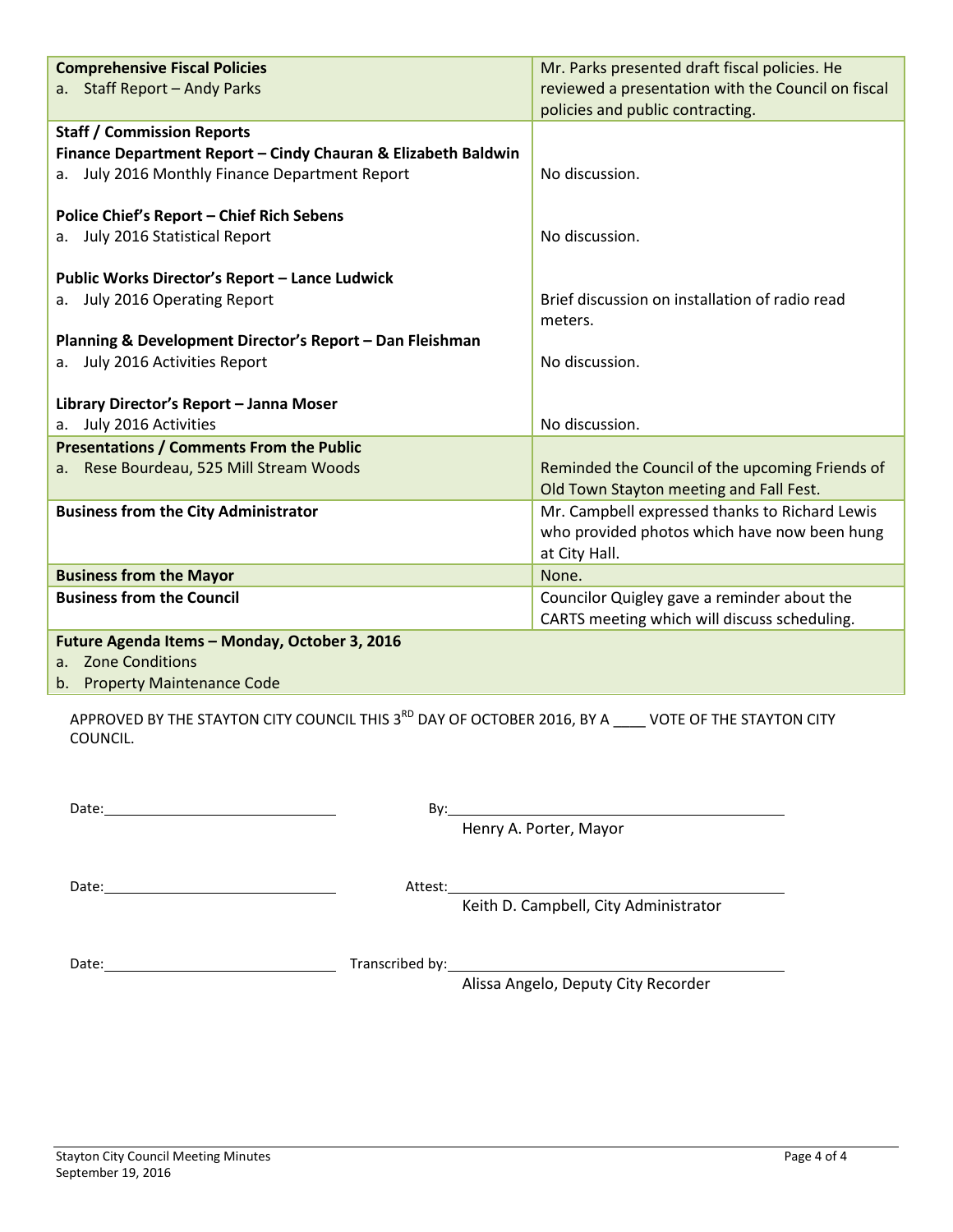

# **CITY OF STAYTON**

# M E M O R A N D U M

| TO:          | <b>Mayor Henry A Porter and the Stayton City Council</b>          |
|--------------|-------------------------------------------------------------------|
| <b>FROM:</b> | Dan Fleishman, Director of Planning and Development               |
|              | DATE: October 3, 2016                                             |
|              | SUBJECT: Consideration of Adoption of a Property Maintenance Code |

# **ISSUE**

The issue before the City Council is the consideration of adoption of property maintenance standards within the Stayton Municipal Code. The issue was discussed at the August 1 meeting, and staff was requested to create an ordinance for further review and discussion by the Council.

The draft is presented to the Council for discussion purposes is not ready for formal consideration for adoption, as it has not been "placed on the counter" at City Hall for seven days in advance of the meeting. Further, as staff has previously recommended, if the Council proposes to adopt the fee included in the draft ordinance, outreach to rental property owners is recommended.

# **RECOMMENDATION**

If the Council would like to move forward with the adoption of a rental property code, then staff recommends the Council hold a public hearing before consideration of the ordinance and staff will schedule on for the November 7 meeting.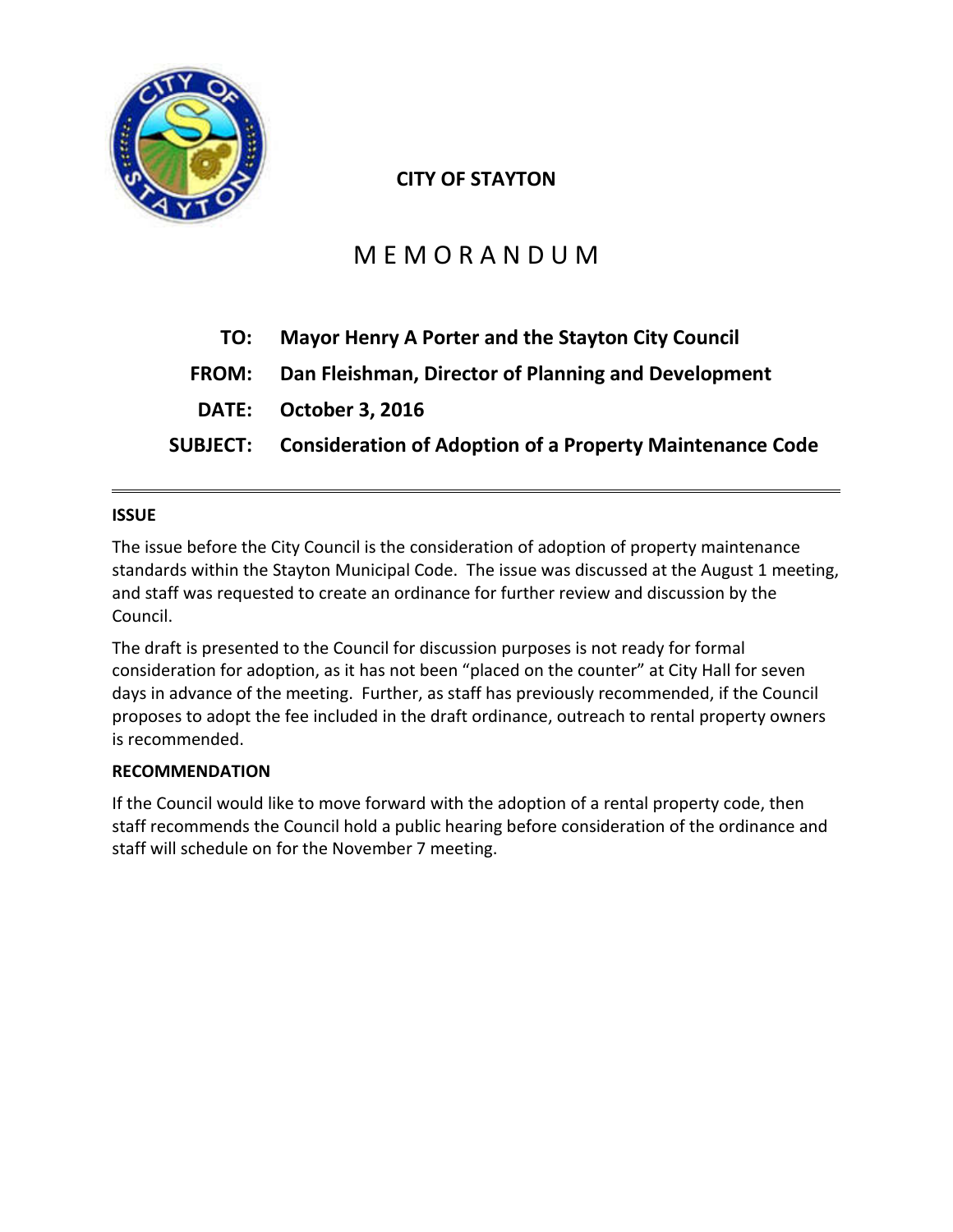# **ORDINANCE NO. \_\_\_**

# **AN ORDINANCE ENACTING THE STAYTON RENTAL HOUSING CODE**

WHEREAS, Oregon Revised Statutes, Chapter 90 establishes minimum habitability standards for residential rental housing;

WHEREAS, the statutory standards provide for remedies by the tenant but do not provide for enforcement by a municipality;

WHEREAS, the City Council has been informed of instances where existing residential rental housing does not meet the minimum habitability standards of ORS Chapter 90;

WHEREAS, it is adopted policy of the City of Stayton to assure that all occupied housing units are safe, decent and suitable for healthful habitation;

WHEREAS, the City Council desires to be able enforce standards to assure the health and safety of residents of the City; and

WHEREAS, the City Council find the standards to be adopted are reasonable standards for enforcement by the City;

NOW, THEREFORE, the City of Stayton ordains:

**Section 1. SMC Chapter 15.08 Enacted.** Stayton Municipal Code, Title 15, Chapter 15.08 is hereby enacted as shown on Exhibit A attached hereto and incorporated herein.

**Section 2. Effective Date.** This ordinance shall become effective 30 days after adoption by the Stayton City Council and the Mayor's signing.

ADOPTED BY THE STAYTON CITY COUNCIL this day of 2016.

CITY OF STAYTON

Signed: \_\_\_\_\_\_\_\_\_\_\_\_\_, 2016 BY:

Henry A. Porter, Mayor

Signed: \_\_\_\_\_\_\_\_\_\_\_\_, 2016 ATTEST:

Keith D. Campbell, City Administrator

APPROVED AS TO FORM:

\_\_\_\_\_\_\_\_\_\_\_\_\_\_\_\_\_\_\_\_\_\_\_\_\_\_\_\_\_\_\_ David A. Rhoten, City Attorney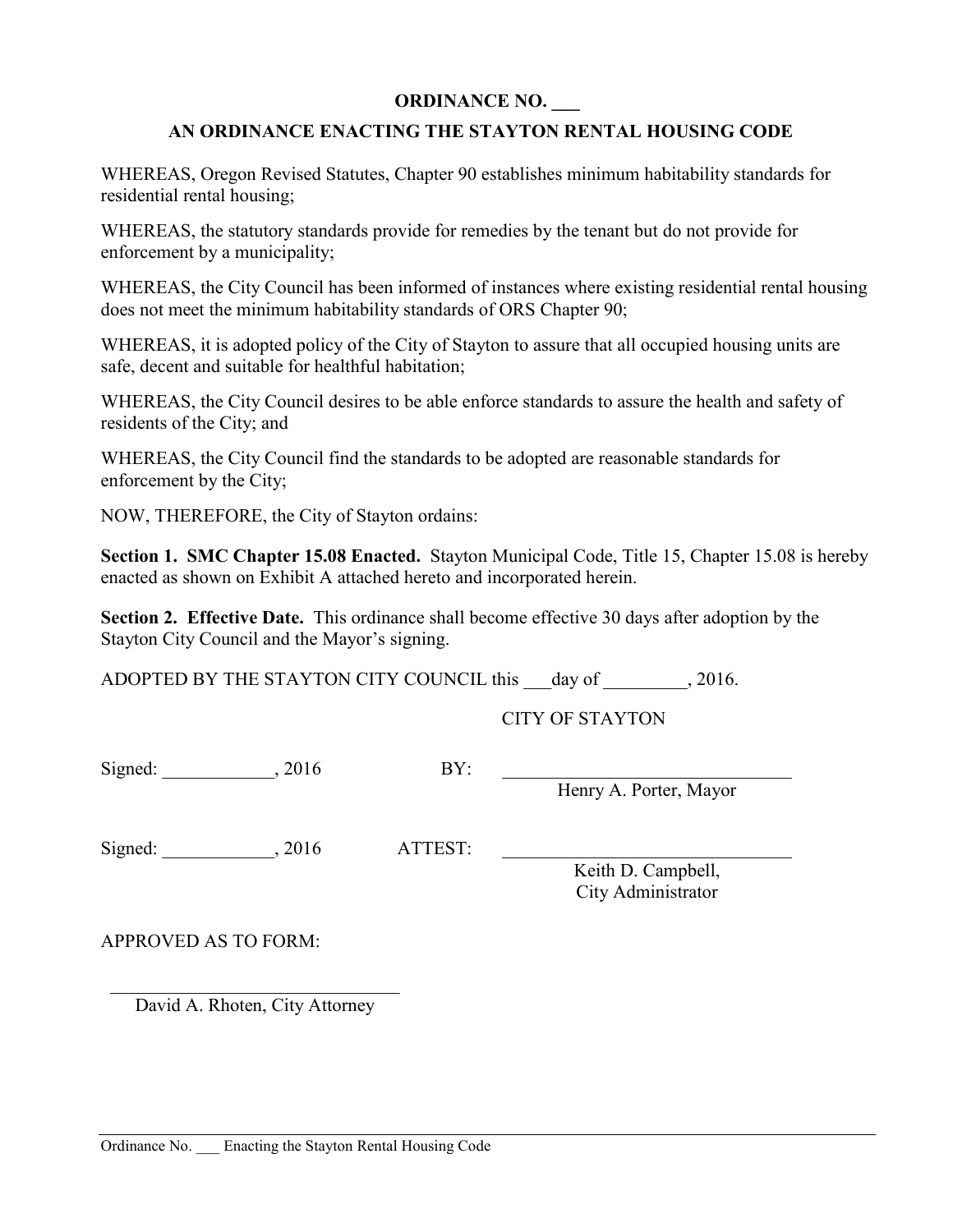# TITLE 15 ‐ BUILDINGS AND CONSTRUCTION

Chapter 15.08 RENTAL HOUSING CODE

Sections:

Section 15.08.010 Title.

Section 15.08.020 Purpose.

Section 15.08.030 State of Oregon Residential Landlord and Tenant Act.

Section 15.08.040 Scope.

Section 15.08.050 Dangerous Buildings Code.

Section 15.08.060 Severability.

Section 15.08.070 Liability.

Section 15.08.080 Definitions.

Section 15.08.090 Standards.

Section 15.08.100 Enforcement.

Section 15.08.110 Appeals.

Section 15.08.120 Fees.

# **Section 15.08.010 Title.**

These regulations shall be known as the Stayton Rental Housing Code, may be cited as such, and will be referred to herein as "this Chapter."

#### **Section 15.08.020 Purpose.**

The purpose of this Chapter is to provide minimum habitability criteria to safeguard health, property, and public welfare of the owners, occupants, and users of residential rental buildings.

# **Section 15.08.030 State of Oregon Residential Landlord and Tenant Act.**

This code is intended to supplement rather than conflict with the habitability standards of the State of Oregon Residential Landlord and Tenant Act (ORS Chapter 90).

#### **Section 15.08.040 Scope.**

- 1) Except as described below, this Chapter shall apply to all buildings or portions thereof which are legally used for human habitation and are covered by a rental agreement.
- 2) Those arrangements identified in the State of Oregon Residential Landlord and Tenant Act as excluded from its authority are also exempted from this Chapter. The following are exempted from this Chapter either through the State of Oregon Residential Landlord and Tenant Act or in addition to it:
	- a) Hotels, motels and lodging houses.
	- b) Hospitals and other medical facilities.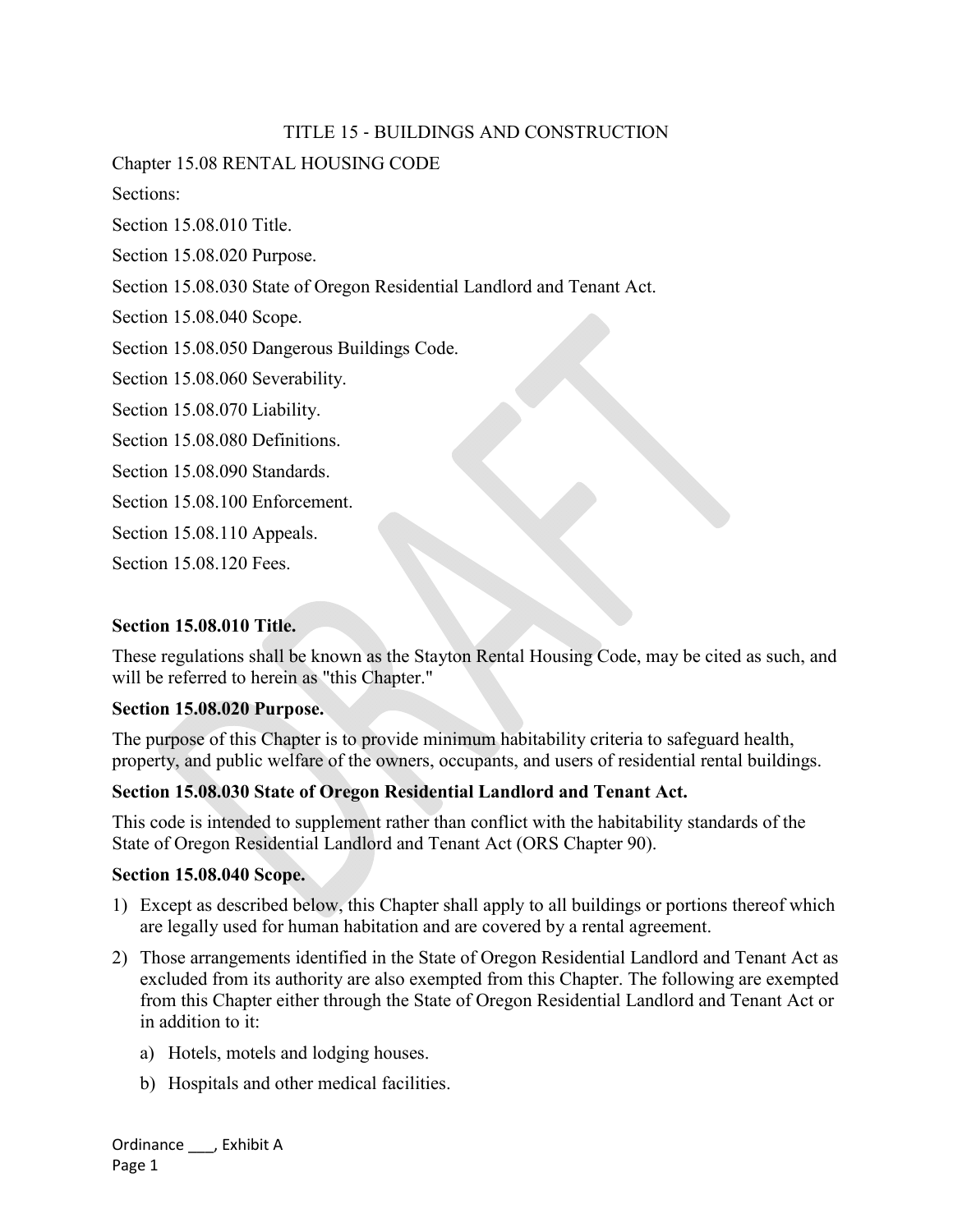- d) Nursing homes and similar facilities.
- e) Group SR Occupancies.

# **Section 15.08.050 Dangerous Buildings Code.**

Conditions which define a building as dangerous under SMC Title 8, Chapter 8.04 will be abated through the procedures specified in SMC Title 8, Chapter 8.04.

# **Section 15.08.060 Severability.**

If any section, paragraph, subdivision, clause, sentence, or provisions of this Chapter shall be adjudged by any court of competent jurisdiction to be unconstitutional or invalid, such judgment shall not affect, impair, invalidate, or nullify the remainder of the Chapter, but the effect thereof shall be confined to the section, paragraph, subdivision, clause, sentence or provision immediately involved in the controversy in which such judgment or decree shall be rendered, it being the intent of the governing body to enact the remainder of this Chapter notwithstanding the parts to be declared unconstitutional and invalid.

# **Section 15.08.070 Liability.**

The City officials charged with the enforcement of this Chapter, acting in good faith and without malice in the discharge of the duties required by this Chapter or other related laws and ordinances shall not thereby be rendered personally liable for damages that may accrue to persons or property as a result of an act or by reason of an act or omission in the discharge of such duties.

# **Section 15.08.080 Definitions.**

For purposes of this Chapter, the following definitions shall apply:

- 1. **Agent:** A person authorized by another to act in his/her behalf.
- 2. **Building Code:** The currently adopted edition of the State of Oregon Structural Specialty Code.
- 3. **Building Official:** The individual(s) designated by the City Administrator to administer and enforce the building codes and inspect buildings.
- 4. **Dangerous Buildings Code:** Those provisions of SMC Title 8, Chapter 8.04 adopted for the abatement of unsafe buildings.
- 5. **Dwelling Unit:** A single unit providing complete independent living facilities for one or more persons including provisions for living, sleeping, eating, cooking and sanitation. For purposes of this Chapter, where portions of a residential building are occupied under separate rental agreements, but tenants share eating, cooking, and/or sanitation facilities, each portion under a separate rental agreement shall be considered a dwelling unit.
- 6. **Habitable Room:** Any room used for sleeping, living, cooking or dining purposes, but excluding closets, pantries, bath or toilet rooms, hallways, laundries, storage spaces, utility rooms and similar spaces.
- 7. **Group SR Occupancies:** Special residences where personal care is administered and that are licensed by, or subject to licensure by, or under the authority of the Oregon Department of Human Services or any other State agency.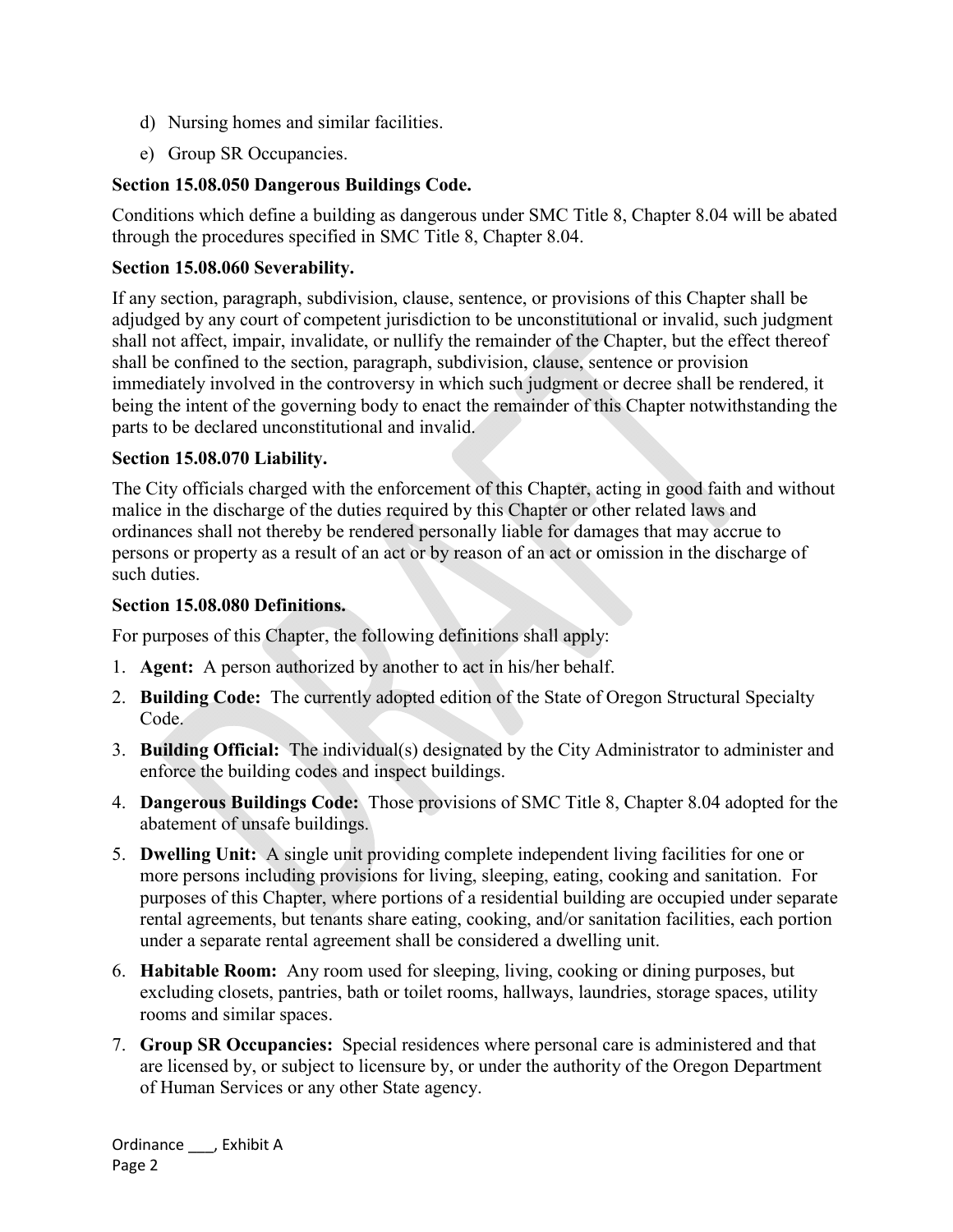- 8. **Mechanical Code:** The currently adopted edition of the State of Oregon Mechanical Specialty Code.
- 9. **Ordinance Enforcement Officer:** The individual designated by the City Administrator to enforce the provisions of this Chapter.
- 10. **Plumbing Code:** The currently adopted edition of the State of Oregon Plumbing Specialty Code.
- 11. **Rental Agreement:** All agreements, written or oral, concerning the use and occupancy of a dwelling unit and premises.

# **Section 15.08.090 Standards.**

- 1. Structural Integrity.
	- A. Roofs, floors, walls, foundations, stairways and railings, and all other structural components shall be capable of resisting any reasonable stresses and loads to which these components may be subjected and shall be maintained in good repair.
	- B. Structural components shall be of materials allowed or approved by the Building Code.
- 2. Plumbing.
	- A. Each dwelling unit shall be provided with access to a toilet, bath or shower, and lavatory in a room or rooms separate from the habitable rooms and which affords privacy, within the building in which the dwelling unit is located.
	- B. Plumbing systems shall be installed and maintained in a safe and sanitary condition and shall be free of defects, leaks and obstructions.
	- C. Plumbing components shall be of materials allowed or approved by the Plumbing Code.
- 3. Heating.
	- A. There shall be a permanently installed heat source with the ability to provide a room temperature of 68 degrees Fahrenheit three feet above the floor, measured in the approximate center of the room, in all habitable rooms. Portable space heaters shall not be used to achieve compliance with this section.
	- B. All heating devices or appliances shall be of an approved type and shall conform to applicable law at the time of installation.
	- C. Ventilation for fuel-burning heating appliances shall be as required by the Mechanical Code at the time of installation.
- 4. Electrical. Electrical lighting, fixtures and outlet and all other electrical equipment shall conform to applicable law at the time of installation and shall be maintained in good working order.
- 5. Weatherproofing.
	- A. Roof, exterior walls, windows and doors shall be maintained to prevent water leakage into living areas which may cause damage to the structure or its contents or may adversely affect the health of an occupant.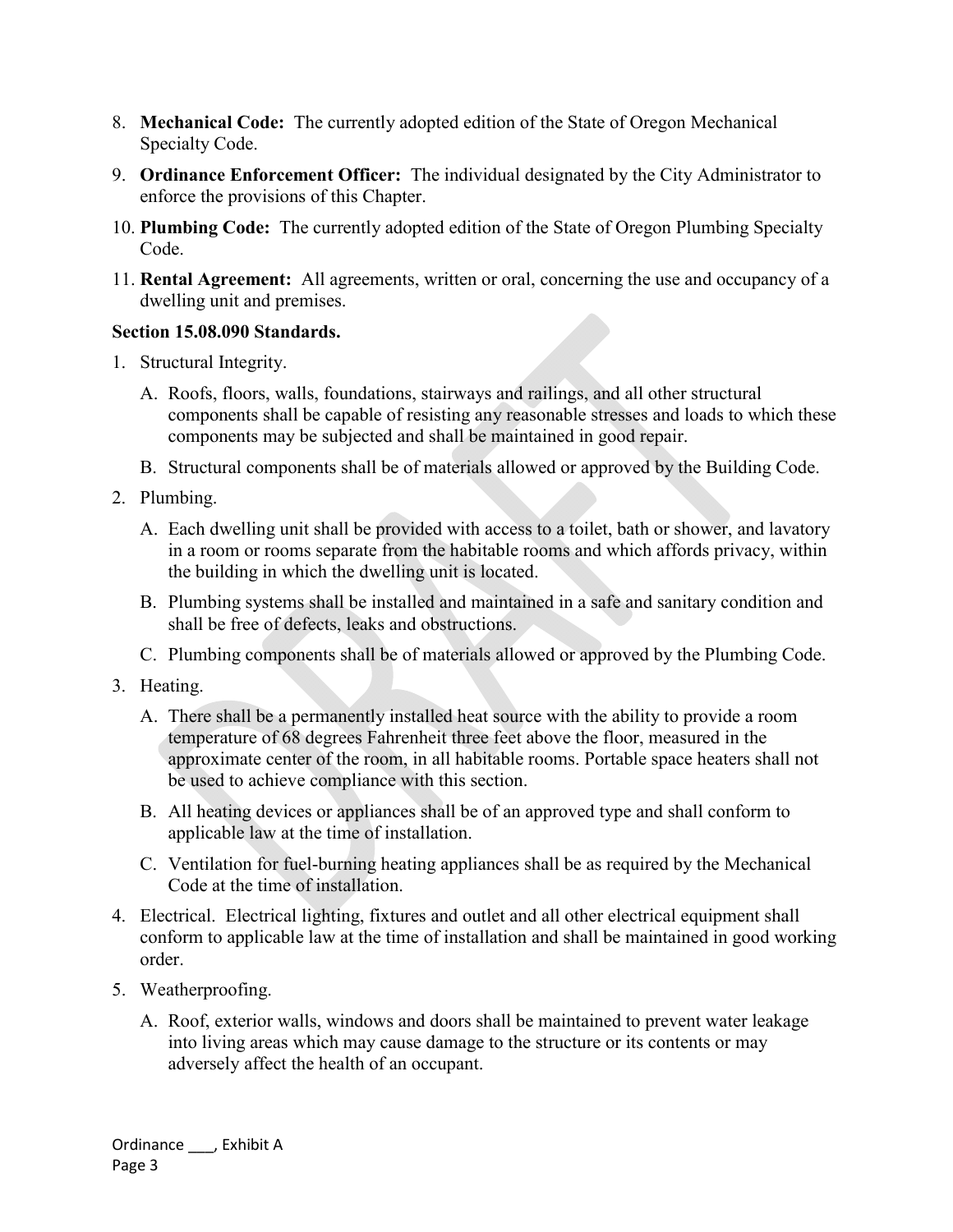- B. Repairs must be permanent rather than temporary and shall be through generally accepted construction methods.
- 6. Smoke Detectors. Every dwelling unit shall be equipped with an approved and properly functioning smoke alarm or smoke detector installed and maintained in accordance with the State Building Code, ORS 479.270, 479.275, and 479.285, and applicable rules of the State Fire Marshal.
- 7. Carbon Monoxide Detectors. Every dwelling unit shall be equipped with an approved and properly functioning carbon monoxide alarm in accordance with applicable rules of the State Fire Marshal if the dwelling unit contains a carbon monoxide source or is located within a structure that contains a carbon monoxide source and the dwelling unit is connected to the room in which the carbon monoxide source is located by a door, ductwork or a ventilation shaft.
- 8. Security. Doors and windows leading into a dwelling unit must be equipped with locks and shall be maintained in a condition so as to restrict access into the dwelling unit.
- 9. Buildings and Grounds. Buildings, grounds and appurtenances must be, at the time of the commencement of the rental agreement, in every part safe for normal and reasonably foreseeable uses, and shall be kept clean, sanitary and free from all accumulations of debris, filth, rubbish, garbage, rodents and vermin, and all areas under control of the landlord shall be kept in every part safe for normal and reasonably foreseeable uses, clean, sanitary and free from all accumulations of debris, filth, rubbish, garbage, rodents and vermin.
- 10. Interpretations.
	- A. The Ordinance Enforcement Officer is empowered to render interpretations of this Section.
	- B. Such interpretations shall be in conformance with the intent and purpose of this Chapter.

# **Section 15.08.100 Enforcement.**

- 1. Authority. The Ordinance Enforcement Officer is hereby authorized and directed to enforce all the provisions of this Chapter.
- 2. Complaint.
	- A. A complaint must be in writing and may be filed in person or by mail, e-mail or fax.
	- B. A complaint must include the following:
		- 1) Name of person filing the complaint; complaints may not be submitted anonymously.
		- 2) Name of the landlord.
		- 3) Address of the alleged violation.
		- 4) A complete description of the alleged violation.
		- 5) A copy of the written notice of the alleged habitability violation that has been sent by the tenant to the landlord.
	- C. A person who files a complaint must be a party to the current rental agreement covering the property in question or an agent of this party.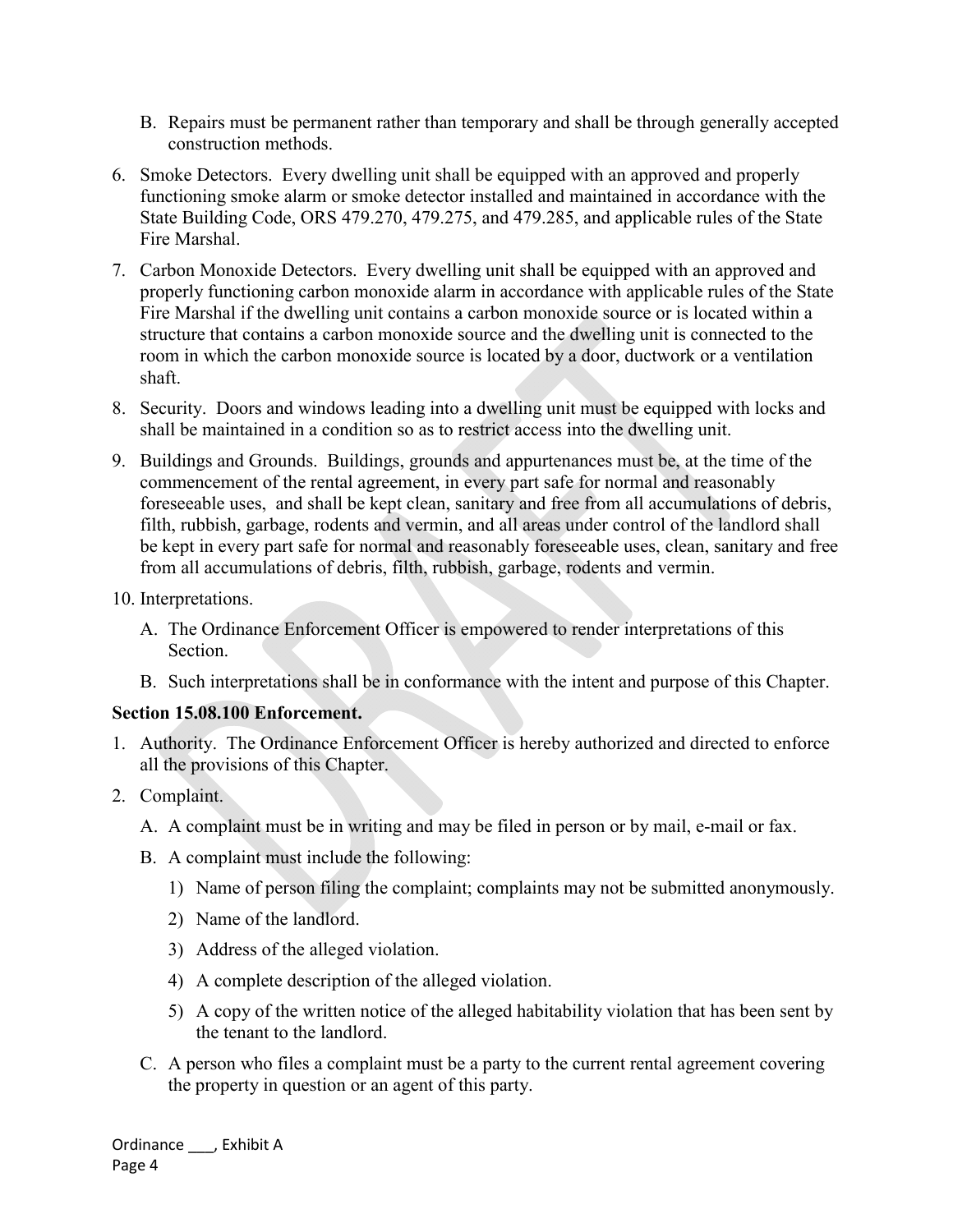- D. The Ordinance Enforcement Officer or any other City official shall not report a person who files a complaint to immigration officials.
- E. Complaints will be processed by Ordinance Enforcement Officer using an administratively adopted written procedure which includes the following:
	- 1) confirmation that the complainant has standing to file a complaint
	- 2) confirmation that the subject of the complaint, if confirmed, would be a violation of this Chapter.
	- 3) confirmation that the landlord has had seven days, plus three days for mailing per ORS 90.150(3), since mailing of the written notice by the tenant to respond to the complaint except that when the violation is an absence of: heat, water or hot water, or any properly functioning toilets, sinks or smoke detectors in the dwelling unit, confirmation that the landlord has had 48 hours by written notice from the tenant to respond to the complaint.
	- 4) written notification of the landlord by the Ordinance Enforcement Officer of the complaint.
- 3. Investigations.
	- A. Investigations will be initiated only after the above process has been followed.
	- B. The Ordinance Enforcement Officer will conduct an investigation to confirm the validity of the complaint.
	- C. If the complaint is determined to be not valid, the case will be closed and all parties notified.
	- D. If the complaint is determined to be valid, the Ordinance Enforcement Officer will issue a Notice of Violation and Order of Abatement.
- 4. Inspection and Right of Entry. When it may be necessary to inspect to enforce the provisions of this Chapter, the Ordinance Enforcement Officer, in accordance with administrative policy, may enter the building or premises at reasonable times to inspect or to perform the duties imposed by this Chapter, provided that if such building or premises be occupied that credentials be presented to the occupant and entry requested. If such building or premises be unoccupied, the Ordinance Enforcement Officer shall first make a reasonable effort to locate the owner or other person having charge or control of the building or premises and request entry. If entry is refused, the Ordinance Enforcement Officer shall have recourse to the remedies provided by SMC Title 1, Chapter 1.24 to secure entry.
- 5. Notices and Orders.
	- A. For valid complaints, the Ordinance Enforcement Officer shall issue a Notice of Violation and Order of Abatement to the landlord. The Notice and Order shall include the following:
		- 1) Street address.
		- 2) A statement that the Ordinance Enforcement Officer has found the premises to be in violation of this Chapter as alleged in the complaint.
		- 3) A thorough description of the violation.

Ordinance \_\_\_, Exhibit A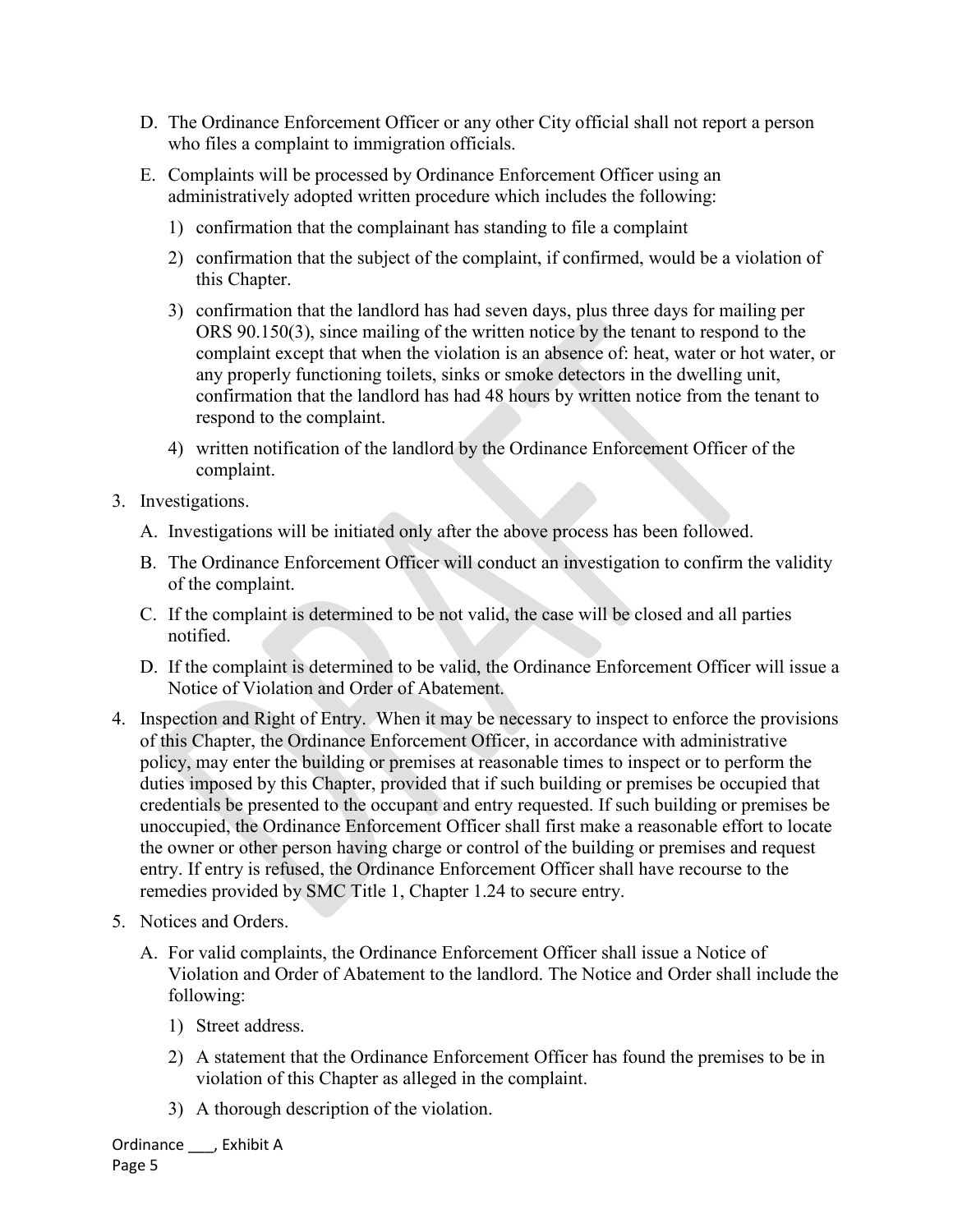- 4) Statements advising the landlord that if the required repairs are not completed within seven days, plus three days for mailing from the date of the Notice and Order (48 hours when the Code violation is an absence of: heat, water or hot water, or any properly functioning toilets, sinks or smoke detectors in the dwelling unit), then Ordinance Enforcement Officer will:
	- a) Record the notice and order against the property.
	- b) Coordinate the issuance of a citation to the landlord to appear in Municipal Court.
	- c) Initiate action to recover all City costs associated with the processing of the complaint, investigation and the resolution of the issue.
- 5) Statements that the landlord may appeal the notice and order as specified in this Chapter.
- 6) The date by which the repairs must be completed and a reinspection scheduled.
- B. The Notice of Violation and Order of Abatement, and any amended or supplemental Notice and Order, shall be posted on the premises and shall be served to the landlord by first class mail, at the address of record in the Marion County Assessor's records.
- 6. Failure to Comply. If there is no compliance with the Notice and Order by the specified date, the Ordinance Enforcement Officer will:
	- A. Coordinate the issuance of a citation to the landlord to appear in Municipal Court;
	- B. Record the Notice and Order against the property with all recording costs to be the responsibility of the landlord; and
	- C. Initiate an accounting for all costs associated with the processing of the complaint, investigation and the resolution of the issue with the intent of recovering these costs from the landlord.
- 7. Compliance.
	- A. Upon compliance with the Order of Abatement, the Ordinance Enforcement Officer will issue a Notice of Compliance to the landlord and to the complainant.
	- B. If a Notice and Order was recorded against the property, Housing Division staff will record the Notice of Compliance against the property.
	- C. If an accounting was initiated for all costs associated with the processing of the complaint, investigation and the resolution of the issue, the Finance Director will proceed with collecting these costs from the landlord using adopted City procedures.
- 8. Penalties. Any person violating any of the provisions of this Chapter shall, upon court conviction thereof, be punished by a fine as specified by Council Resolution. Each day that a violation exists is a separate offense.

# **Section 15.08.110 Appeals.**

1. Appeal to City Administrator. Any tenant who has filed a complaint that the Ordinance Enforcement Officer has determined is not valid may file a written appeal to the City Administrator within 10 days of the date the notice was mailed. Any landlord who has been issued a Notice of Violation by the Ordinance Enforcement Officer may file a written appeal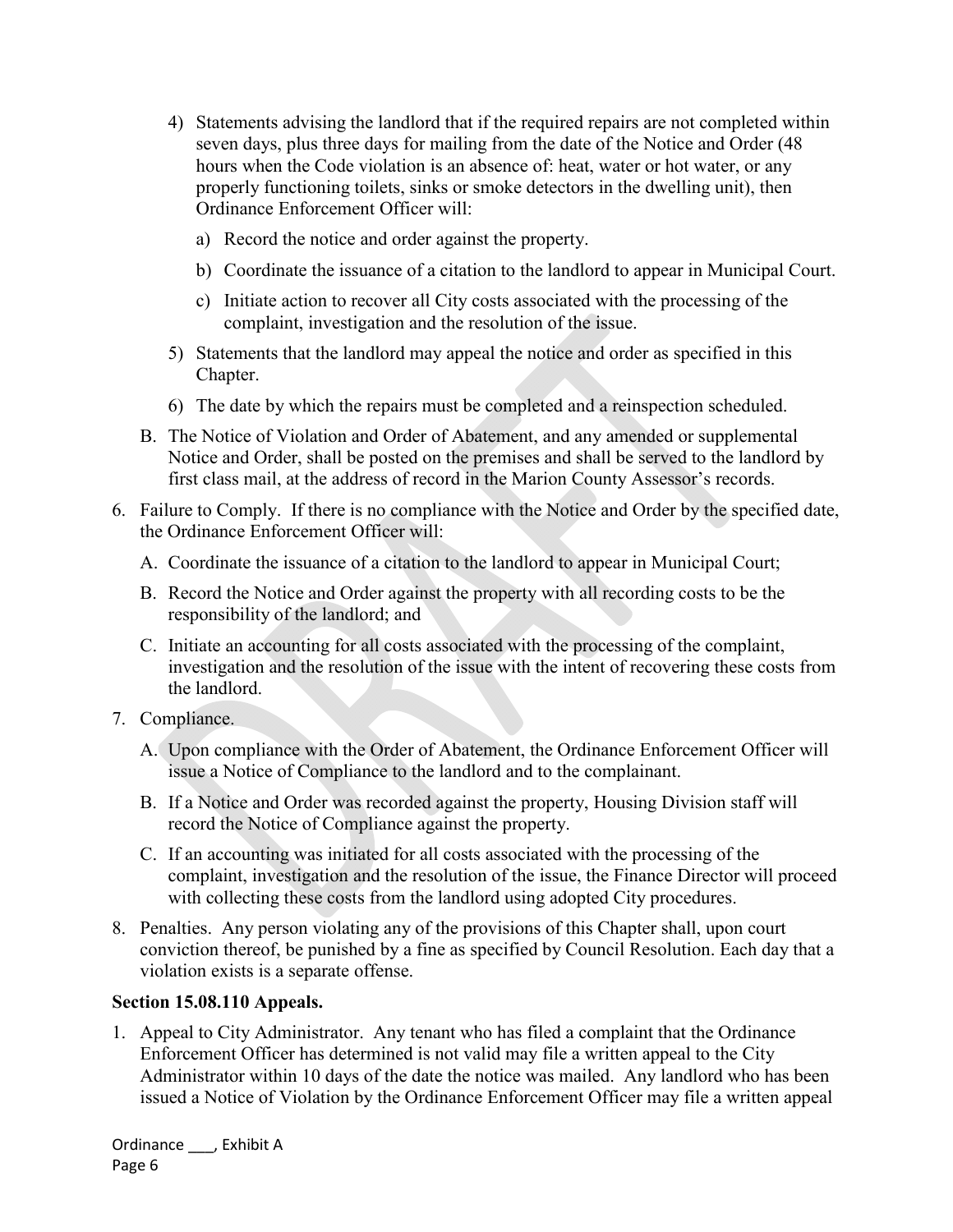to the City Administrator within 10 days of the date the notice was mailed. The written appeal shall state one or more of the following grounds for the appeal:

- 2. City Administrator's Decision on the Appeal. The City Administrator shall consider the appeal within 15 days from the date of the City's receipt of the appeal. The City Administrator may, at the City Administrator's sole discretion,
	- A. Remand the issue back to the Ordinance Enforcement Officer for reconsideration,
	- B. Grant the request on appeal, with or without conditions, or
	- C. Deny the request on appeal.

The City Administrator shall issue a written Notice of Decision regarding the appeal. The City Administrator's decision may be appealed, in writing, to the City Council.

- 3. Appeal to City Council. The City Administrator's decision to approve or deny an appeal may be appealed by the tenant or the landlord to the City Council within 10 days of the mailing of the Notice of Decision. The appeal shall be in writing and shall clearly state the issue being appealed and the grounds for the appeal. The City Council shall consider the appeal at a regularly scheduled meeting, no later than 45 days from the date of the City's receipt of the appeal. The Mayor may invite testimony, at the Mayor's discretion. The City Council may, at its discretion,
	- A. Remand the issue back to the City Administrator for reconsideration,
	- B. Grant the request on appeal, with or without conditions, or
	- C. Deny the request on appeal based on the record.

The City Council's decision is final.

- 4. Appeal Fee. Any appeal submitted under this Section shall include a \$50.00 filing fee.
- 5. Scope of Appeal. Appeals may be filed regarding notices, orders, interpretations and decisions made by the Ordinance Enforcement Officer relative to this Chapter.
- 6. Form of Appeal. An appeal must be in writing and include the following:
	- A. Name of person filing the appeal.
	- B. Copy of the notice and order.
	- C. Copy of the section of this code which is being appealed.
	- D. A complete explanation of the appeal.
	- E. What is requested of the City Administrator or City Council.
- 7. Appeal Procedure.
	- A. Appeals shall be submitted to the Planning and Development Director. The Planning and Development Director shall confirm that the appeal meets the filing criteria and the appeal request is complete.
	- B. If the filing criteria have not been met, the person filing the appeal will be so notified. The Planning and Development Director, at his/her discretion, may extend the filing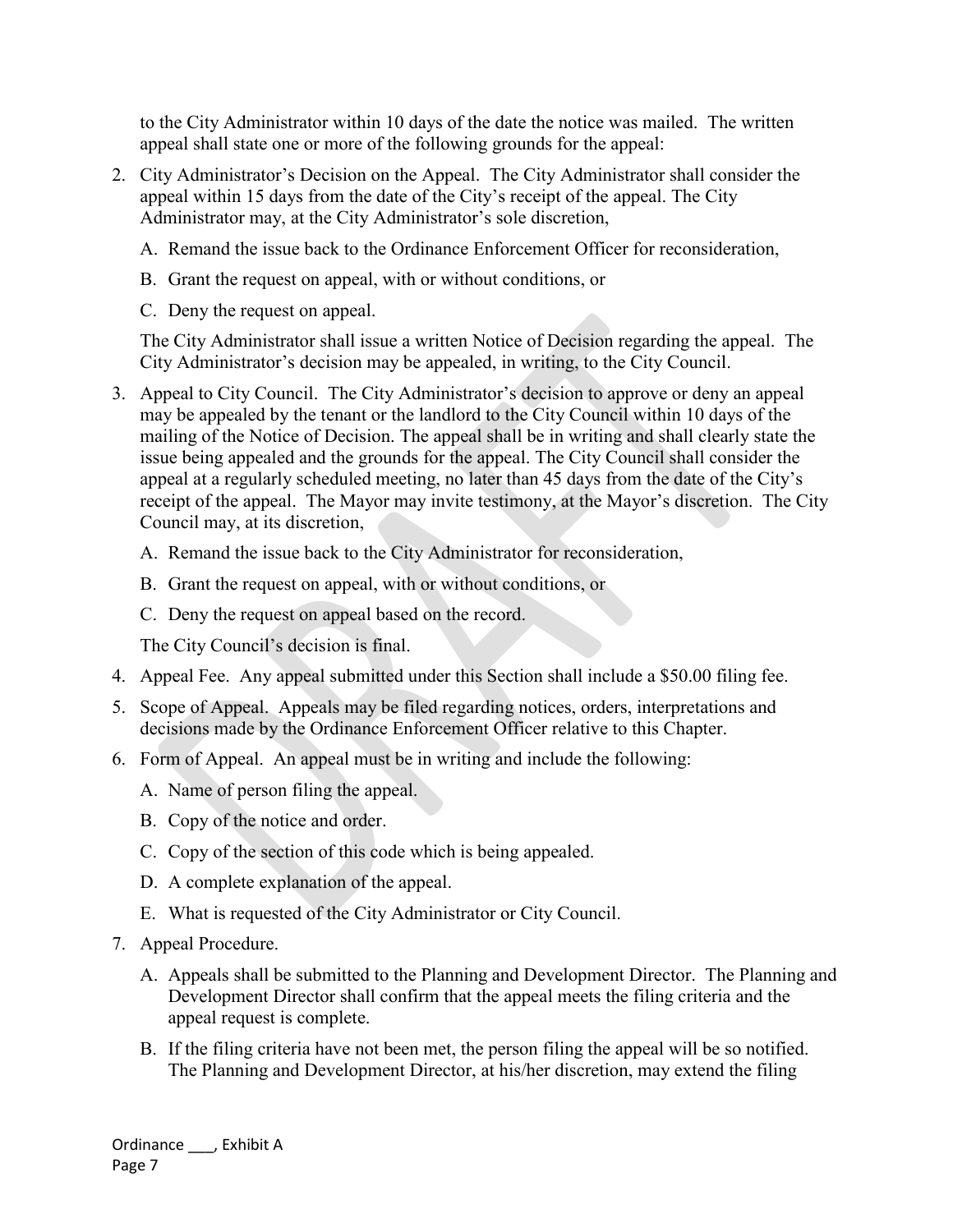deadline by an additional three days to allow the appellant to resubmit an appeal that has been deemed incomplete. Only one extension may be granted.

C. If the filing criteria is met, the Planning and Development Director shall forward the appeal to the City Administrator or schedule a hearing of the City Council, as is appropriate.

# **Section 15.08.120 Fees.**

- 1. For the purpose of offsetting costs to the City associated with the enforcement of this Chapter there is hereby imposed an annual fee, to be set by Council Resolution, for each dwelling unit covered by a rental agreement.
- 2. The following unit types, while subject to the standards, enforcement procedures, and other requirements established in this Chapter, shall be exempt from the fee payment requirements of this Section: rentals with a recorded deed restriction requiring the units to be rented affordably to households at or below 50% of the Area Median Income; rentals under contract with a public agency that requires the rental to be inspected at least annually and verifies that the dwelling is rented to a low income household; and rentals designated as senior or disabled housing by a public agency.
- 3. The landlord is responsible for paying the annual fee upon written or electronic request. The Finance Director shall adopt and implement policies and procedures which include multiple written or electronic communications with landlords before assessing a penalty. The penalty established below is necessary to offset the actual cost of these procedures when payment of the annual fee is not timely or when payment of the annual fee is not made.
- 4. Policy regarding penalties. Providing minimally habitable rental housing is of great importance within the City of Stayton. The costs of this program are intended to be somewhat offset by the annual fees, but the City Council also desires to not greatly increase the cost of renting residential property within the City. The City Council has balanced raising the amount of the annual fee in order to offset the cost of the program against the desire for landlords to pay the annual fee in a timely manner, and finds that an artificially lower annual fee that encourages timely payment is more likely to provide funding that offsets the costs of this essential program than is a higher fee which would capture all the administrative costs of collection. The City finds that staff charged with administration and enforcement of this program spend a grossly disproportionate portion of their time attempting to collect fees or to collect untimely fees from a relatively few landlords. The City Council finds that relatively low penalties for failing to pay the annual fee or for failing to pay the annual fee in a timely manner, encourages some landlords to fail to make payments or to make late and untimely payments. The City Council finds that relatively low penalties therefore result in an even more unfair apportionment of the cost of providing this essential program to other landlords and taxpayers, and threatens the City's ability to provide the service for the low annual fee.
- 5. Failure to pay the fee as requested will subject the landlord to the following actions:
	- A. A penalty fee of \$250.00 will be assessed to the landlord for each unpaid per unit fee if the annual fee is not paid by the date specified in the written or electronic request for payment.
	- B. The City will initiate appropriate action to collect the fees due and all costs associated with these actions will be assessed to the landlord.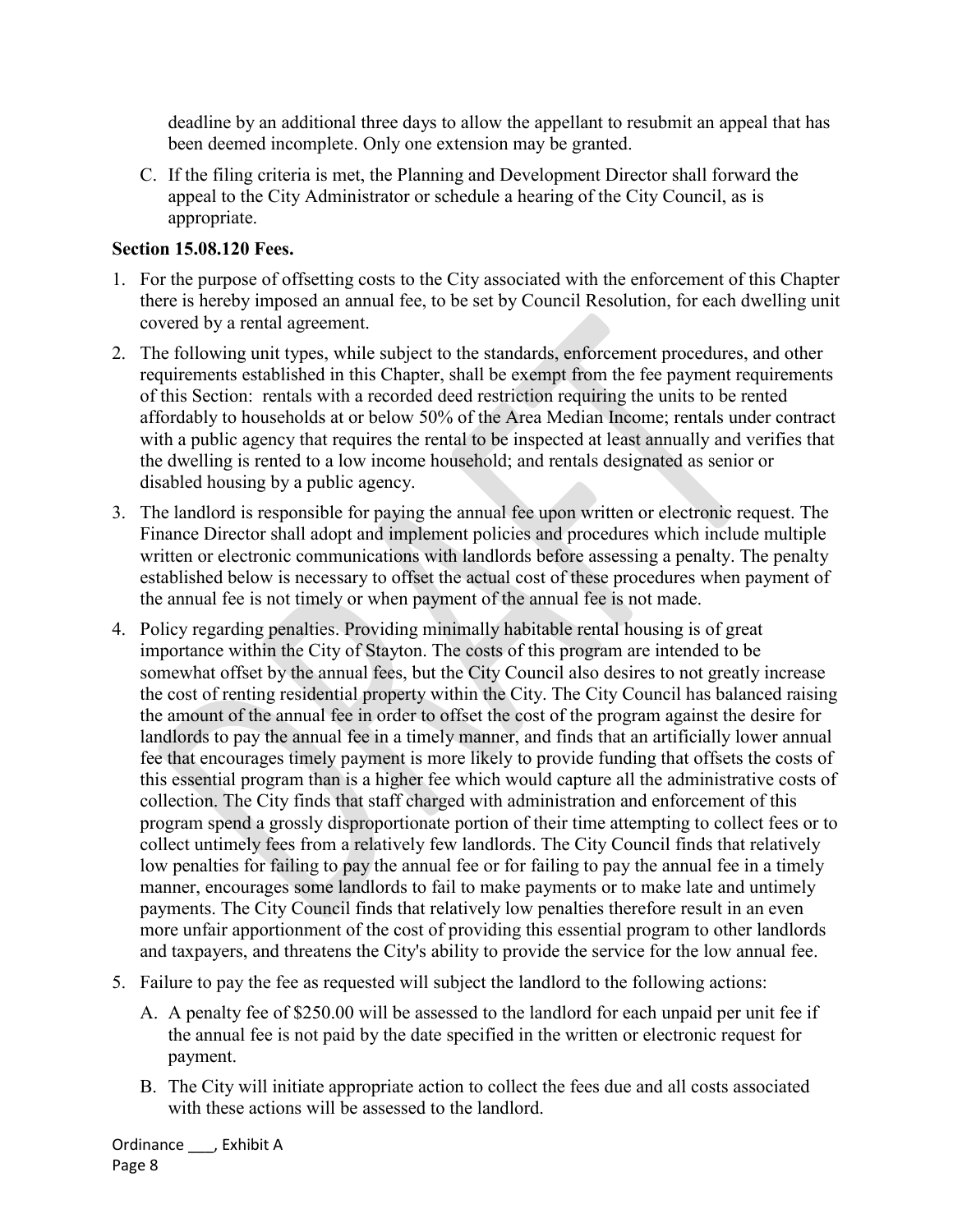C. Appropriate action may include placing a lien on the property.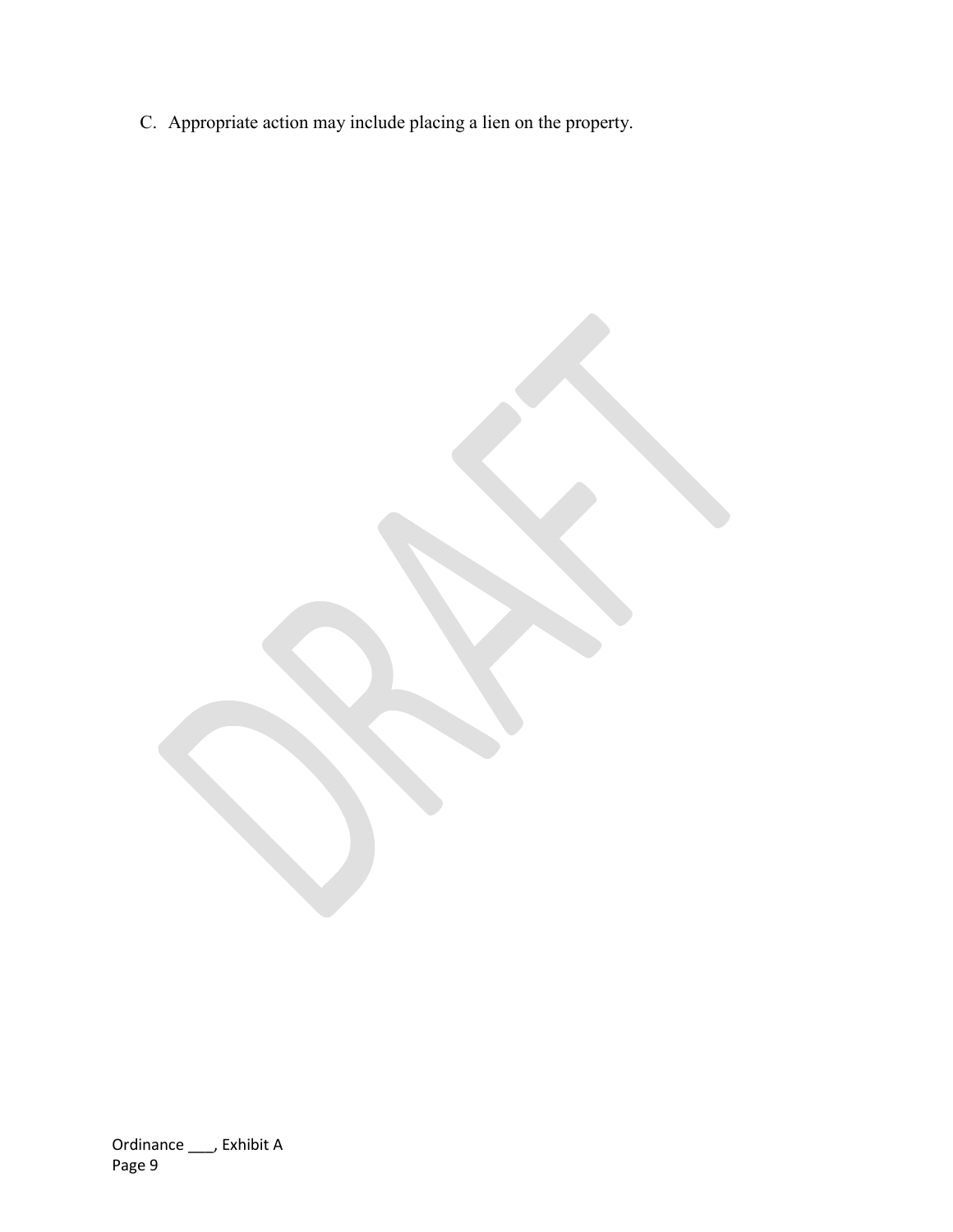

# **CITY OF STAYTON**

# M E M O R A N D U M

| TO:             | <b>Mayor Henry Porter and the Stayton City Council</b>                                  |
|-----------------|-----------------------------------------------------------------------------------------|
| <b>FROM:</b>    | Dan Fleishman, Director of Planning and Development                                     |
|                 | DATE: October 3, 2016                                                                   |
| <b>SUBJECT:</b> | <b>Criteria for Approval of Applications for Official Zone Map</b><br><b>Amendments</b> |

## **ISSUE**

The issue before the City Council is a discussion of possible additional criteria for approval of amendments to the Official Zoning Map.

## **BACKGROUND INFORMATION**

At the City Council's August 15 meeting several Council members expressed frustration over the existing criteria for approval for Zoning Map amendments and requesting staff return with ideas on addressing the potential impact of a zone change on the neighborhood.

#### **ANALYSIS**

Section 17.12.180.6 currently contains six criteria for the approval of an application for a zone map amendment. These criteria are

- 1) The proposed zone is consistent with the Comprehensive Plan map designation for the subject property unless a Comprehensive Plan Map amendment has also been applied for and is otherwise compatible with applicable provisions of the Comprehensive Plan.
- 2) Existing or anticipated services (water, sanitary sewers, storm sewers, schools, police and fire protection) can accommodate potential development in the subject area without adverse impact on the affected service area.
- 3) Existing or anticipated transportation facilities are adequate for uses permitted under the proposed zone designation and the proposed amendment is in conformance with the Oregon Transportation Planning Rule (OAR 660-012-0060).
- 4) The purpose of the proposed zoning district satisfies the goals and policies of the Comprehensive Plan.
- 5) Balance is maintained in the supply of vacant land in the zones affected by the zone change to meet the demand for projected development in the Comprehensive Plan. Vacant land in the proposed zone is not adequate in size, configuration or other characteristics to support the proposed use or development. A Zone Map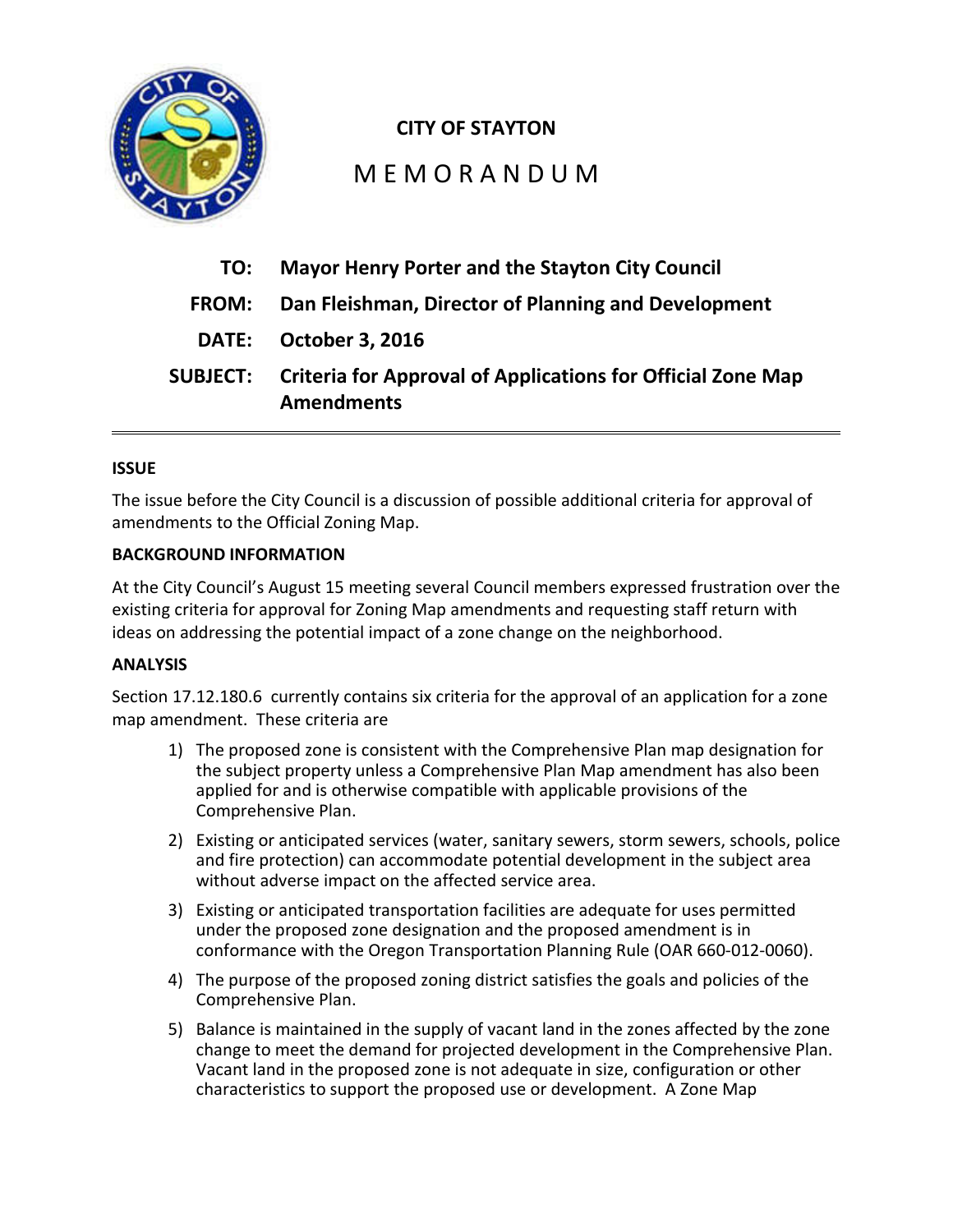Amendment shall not eliminate all available vacant land from any zoning designation.

6) The proposed zone amendment satisfies applicable provisions of Oregon Administrative Rules.

Several Council members expressed a desire to be able to judge a proposed Zoning Map Amendment on the compatibility of proposed development or potential development with the neighborhood.

Staff has conducted some research on the criteria for approval in a number of other communities. Monmouth, for example includes a criterion that requires a finding that "the proposed change is appropriate considering the surrounding land uses and the density and pattern of development in the area." Salem has included the following criterion in their Code,

The zone change is justified based on the existing of one or more of the following:

(i) \*\*\*

(ii) \*\*\*

(iii) A demonstration that the proposed zone is equally or better suited for the property than the existing zone. A proposed zone is equally or better suited for the property than an existing zone if the physical characteristics of the property are appropriate for the proposed zone and the uses allowed by the proposed zone are logical with the surrounding land uses.

A number of area cities have among the criteria for approving a zone map amendment the concept that either a mistake was in the original zoning or that conditions have changed such that the original zoning is no longer appropriate. An example of a mistake could be that the existing uses are nonconforming and the applicant is looking to change the zone map so that they are a conforming use. An example of change in conditions could be that an area that was zone industrial is now occupied by vacant mill buildings that are functionally obsolete.

Finally, staff understands that one source of frustration with the most recent application for a zone map amendment that was before the City Council was that that the application was not accompanied by a concurrent application for land development. An option for the Council to consider would be to require such a concurrent application. While there is no guarantee that the development proposal will actually be constructed or will not change, by requiring a concurrent application for development, there will be a higher degree of certainty in what will take place as a result of the zone change. For instance, rather than being told that the applicant intends to build a triplex if the zoning is changed, the Planning Commission and City Council would have before them the actual site plan for the proposed triplex development and would have a better idea of the impacts of that development on the neighboring property.

I have attached a compilation of the zone map amendment criteria from other cities' codes that staff collected has.

# **RECOMMENDATION**

Staff recommends that the Code be amended to include a requirement that an application for zone map amendment include a concurrent application for development (partitioning,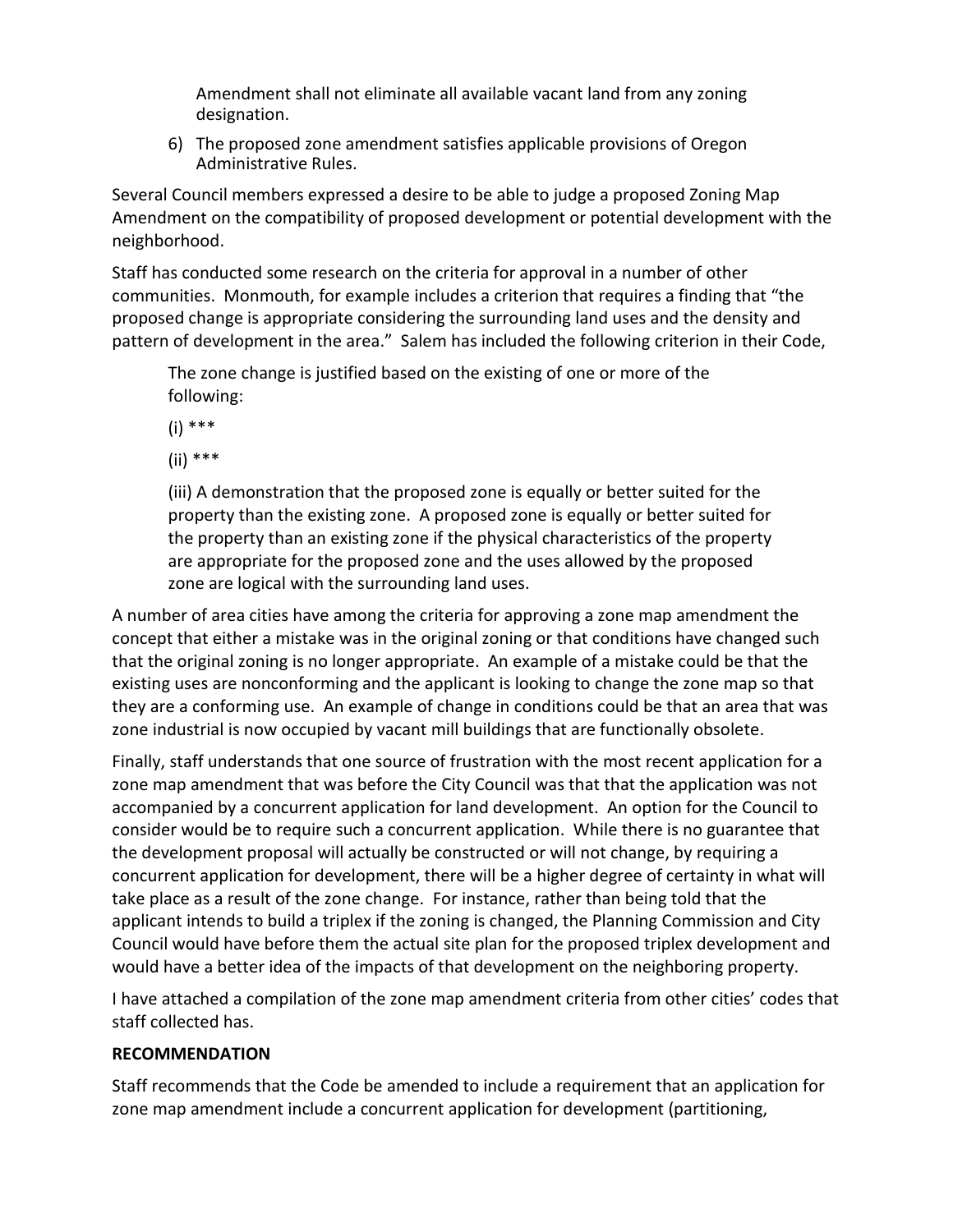subdivision, and/or site plan approval) unless the purpose of the application is to make an existing nonconforming use conforming and no further development is proposed. Staff further recommends that the Code be amended to include an additional criterion that addresses, in some fashion, the compatibility of the potential development under the new zoning to the existing development patterns in the vicinity.

# **NEXT STEPS**

Based on the discussion by and direction from the City Council, staff could either prepare ideas for specific amendments for review by the City Council prior to presentation to the Planning Commission, or could present a proposed amendment to the Planning Commission directly. The Planning Commission must hold a public hearing on any proposed amendments prior to the City Council's hearing and consideration of those amendments.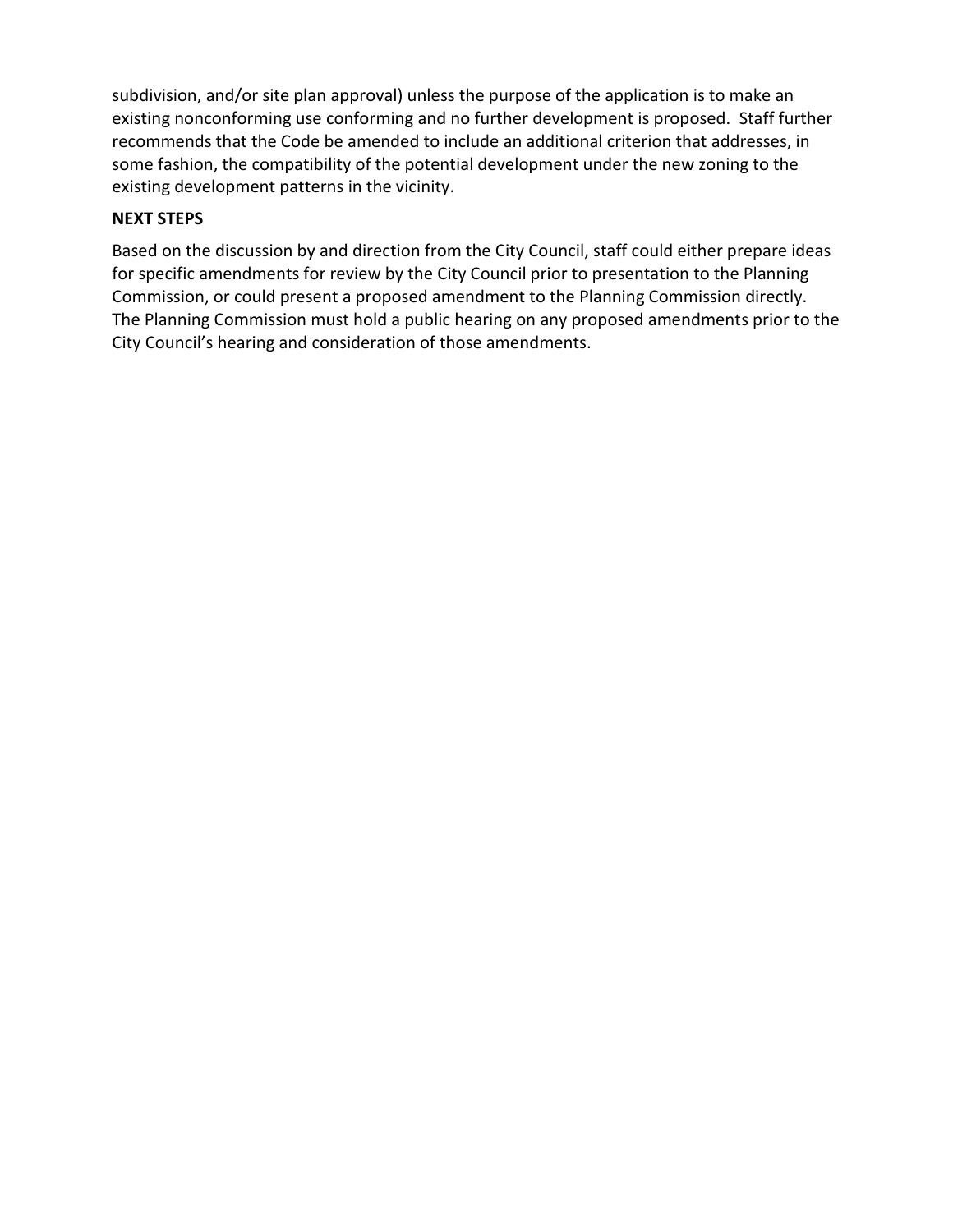## **Independence**

No zone change shall be approved by the Planning Commission or enacted by the City Council unless it conforms to the Comprehensive Plan, including the Transportation System Plan, and at least one of the following standards is met:

- A. The zoning on the land for which the zone change is initiated is erroneous and the zone change would correct the error;
- B. Conditions in the neighborhood surrounding the land for which the zone change is initiated have changed to such a degree that the zoning is no longer appropriate and the zone change would conform to the new conditions of the neighborhood;
- C. There is a public need for land use of the kind for which the zone change is initiated and that public need can best be met by the zone change.

## **Monmouth**

No zone change shall be approved by the Planning Commission or enacted by the City Council unless it conforms to the Comprehensive Plan and meets the following standards:

- (1) The proposed zone change meets at least one of the following standards:
	- (a) The zoning on the land for which the zone change is initiated is erroneous and the zone change would correct the error;
	- (b) Conditions in the neighborhood surrounding the land for which the zone change is initiated have changed to such a degree that the zoning is no longer appropriate, and the zone change would conform to the new conditions of the neighborhood;
	- (c) There is a public need for land use of the kind for which the zone change is initiated and that public need can best be met by the zone change.
- (2) The proposed change is consistent with applicable goals and policies of the Comprehensive Plan.
- (3) Adequate public facilities, services, and transportation networks are in place or are planned to be provided concurrently with the development of the property. A traffic impact analysis, pursuant to MCC 18.150.030, may be required by the Public Works Director to determine the adequacy of existing or planned transportation facilities and demonstrate compliance with OAR 660-012-0060.
- (4) The proposed change is appropriate considering the surrounding land uses and the density and pattern of development in the area.

#### **Silverton**

- B. Criteria for Quasi-Judicial Amendments. The city shall consider the following review criteria and may approve, approve with conditions or deny a quasi-judicial amendment based on the following; if the application for an amendment originates from a party other than the city, the applicant shall bear the burden of proof.
	- 1. Approval of the request is consistent with the statewide planning goals;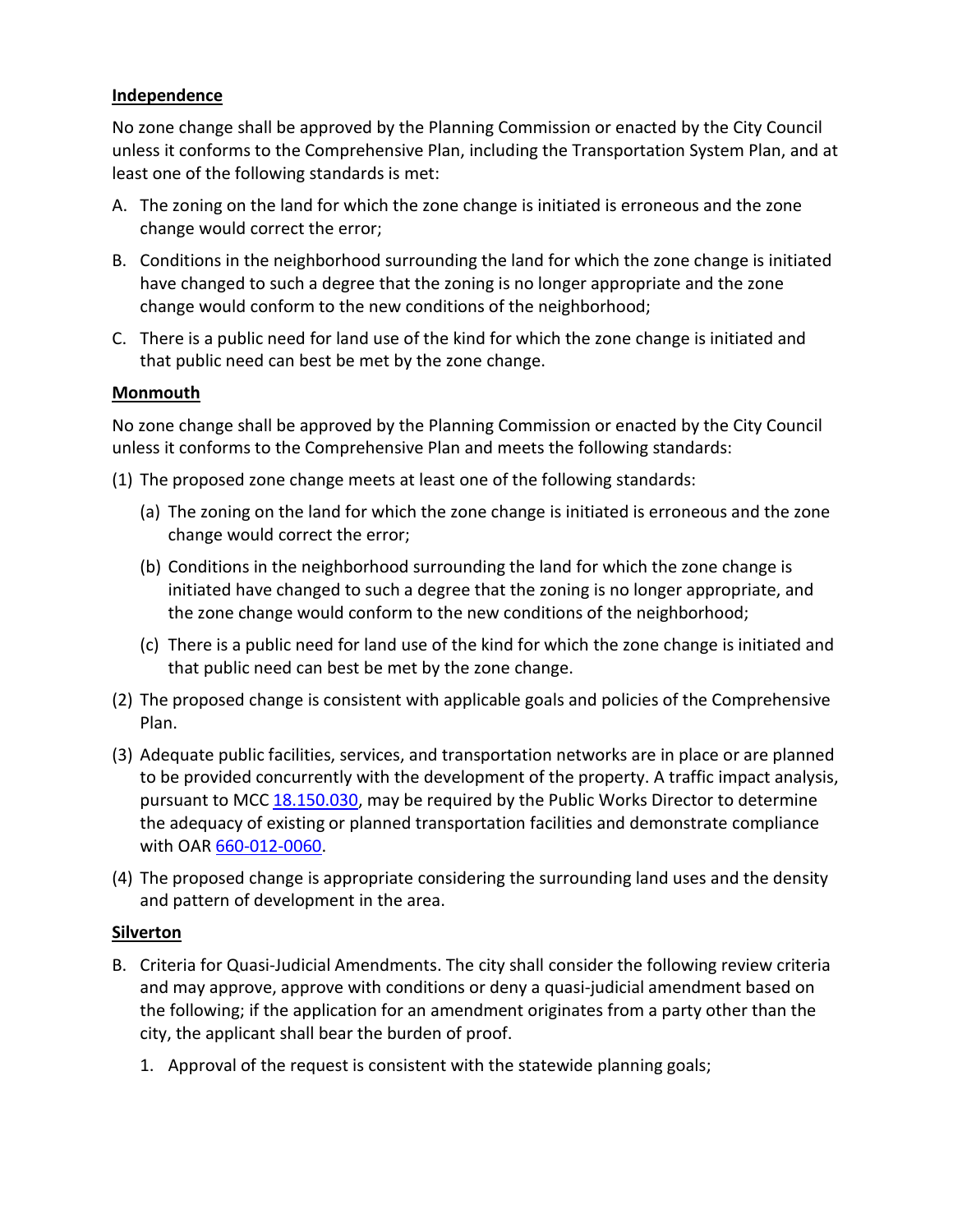- 2. Approval of the request is consistent with the relevant comprehensive plan policies and on balance has been found to be more supportive of the comprehensive plan as a whole than the old designation;
- 3. The requested designation is consistent with any relevant area plans adopted by the city council;
- 4. The requested designation is consistent with the comprehensive plan map pattern and any negative impacts upon the area resulting from the change, if any, have been considered and deemed acceptable by the city;
- 5. A public need will be met by the proposed change that is not already met by other available properties, or the amendment corrects a mistake or inconsistency in the comprehensive plan or zoning map regarding the property which is the subject of the application;
- 6. The property and affected area are presently provided with adequate public facilities, services and transportation networks to support the use, or such facilities, services and transportation networks are planned to be provided in the planning period; and
- 7. The amendment conforms to other applicable provisions of this code, such as the transportation planning rule requirements incorporated into SDC 4.7.600.
- 8. Any amendment involving a change to the city's urban growth boundary shall conform to applicable state planning rules for such amendments.

# **Aumsville**

After each public hearing for a zone change the Commission shall forward to the Council its decision and include in its decision, findings of fact to support the public health, safety and welfare by relating to, but not limited to the following:

- (A) That the change is in conformance with the Aumsville Comprehensive Plan, or that there was a mistake in the amended plan, or conditions in the area have changed since adoption of the amended plan. This includes both the plan map, and the goals, objectives and policies of the plan.
- (B) That there is a public need for the proposed use or zone.
- (C) That this need will best be met by a zone change of the property in question as compared with other property.
- (D) That there is no other appropriately zoned property in the surrounding area that could be used.
- (E) That the range of uses allowed by the proposed zone will not over-burden existing and future capacity of public facilities.

# **Canby**

In judging whether or not the zoning map should be amended or changed, the Planning Commission and City Council shall consider: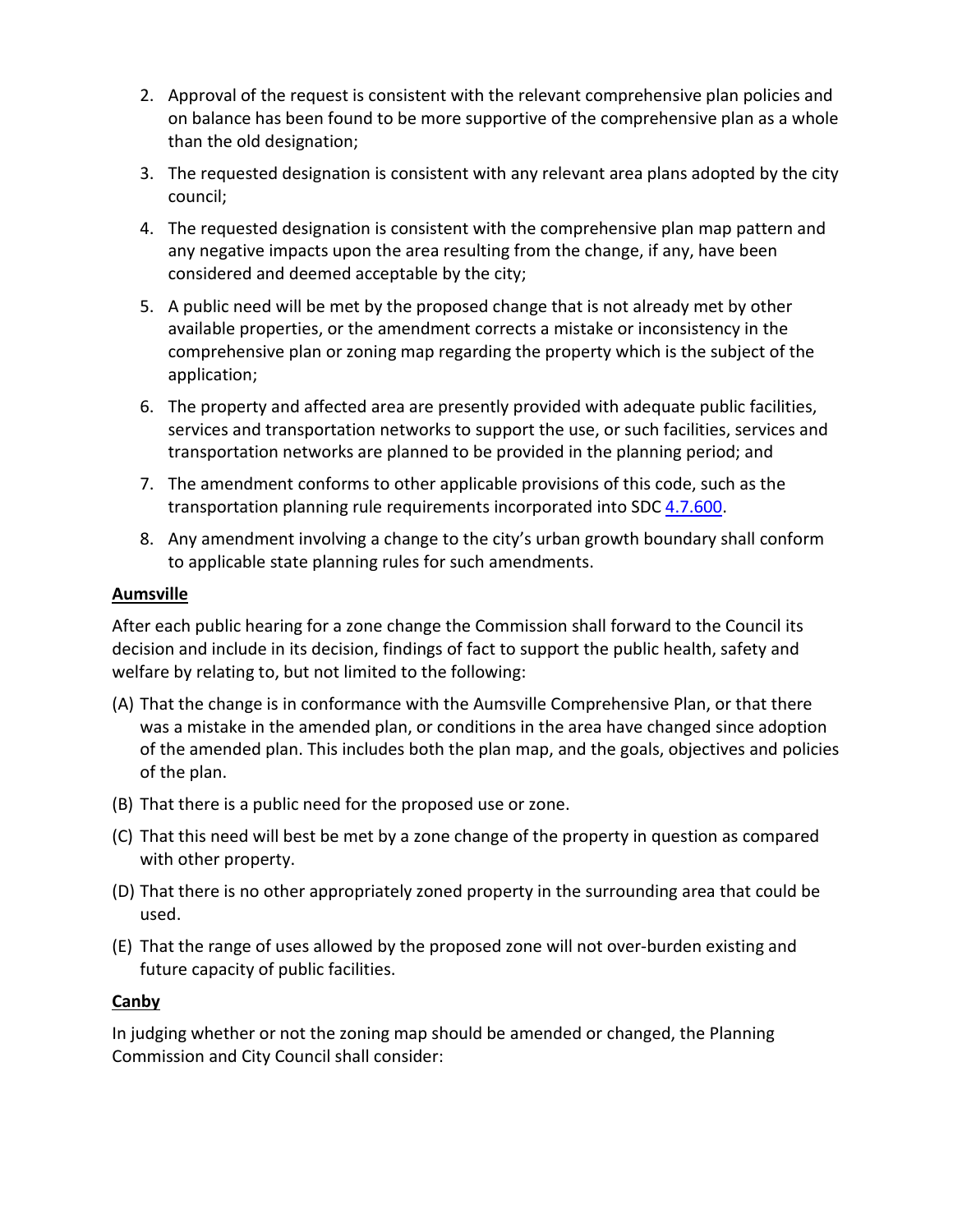- A. The Comprehensive Plan of the city, giving special attention to Policy 6 of the land use element and implementation measures therefore, and the plans and policies of the county, state and local districts in order to preserve functions and local aspects of land conservation and development;
- B. Whether all required public facilities and services exist or will be provided concurrent with development to adequately meet the needs of any use or development which would be permitted by the new zoning designation.

# **Dallas**

A recommendation or a decision to approve, approve with conditions or to deny an application for a quasi-judicial amendment shall be based on all of the following criteria:

- 1. Approval of the request is consistent with the Statewide Planning Goals;
- 2. Approval of the request is consistent with the Comprehensive Plan;
- 3. The property and affected area is presently provided with adequate public facilities, services and transportation networks to support the use, or such facilities, services and transportation networks are planned to be provided in the planning period; and
- 4. The change is in the public interest with regard to neighborhood or community conditions, or corrects a mistake or inconsistency in the comprehensive plan map or zoning map regarding the property which is the subject of the application; and
- 5. The amendment conforms to the Transportation Planning Rule provisions under Section 4.7.060.

#### **Salem**

- (1) A quasi-judicial zone change shall be granted if all of the following criteria are met:
	- (A) The zone change is justified based on the existence of one or more of the following:
		- (i) A mistake in the application of a land use designation to the property;
		- (ii) A demonstration that there has been a change in the economic, demographic, or physical character of the vicinity such that the proposed zone would be compatible with the vicinity's development pattern; or
		- (iii) A demonstration that the proposed zone is equally or better suited for the property than the existing zone. A proposed zone is equally or better suited for the property than an existing zone if the physical characteristics of the property are appropriate for the proposed zone and the uses allowed by the proposed zone are logical with the surrounding land uses.
	- (B) If the zone change is City-initiated, and the change is for other than City-owned property, the zone change is in the public interest and would be of general benefit.
	- (C) The zone change complies with the applicable provisions of the Salem Area Comprehensive Plan.